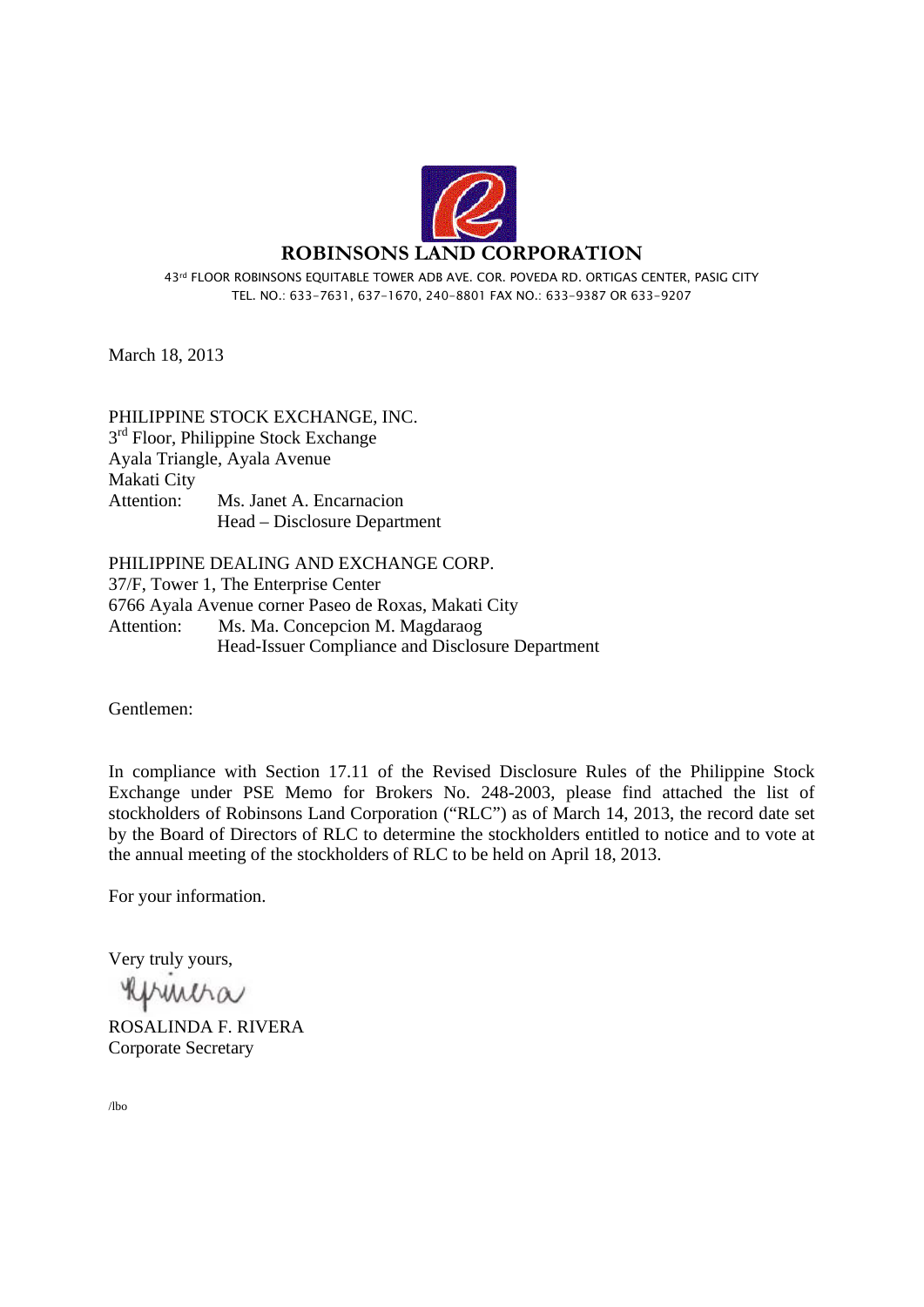## **List of Stockholders - Summary of Holdings ROBINSONS LAND CORPORATION**

## **As of March 14, 2013**

| <b>NAME</b>                                | <b>TOTAL</b> |
|--------------------------------------------|--------------|
| FERNANDO AND/OR FELINA FERNANDO            | 1,200        |
| A & A SECURITIES, INC.                     | 11,000       |
| A & A SECURITIES, INC. (AU-10720)          | 3,000        |
| A. ANGEL S. TANJANGCO                      | 38,500       |
| AARON K A ONG                              | 2,400        |
| ABOITIZ & COMPANY, INC. RETIREMENT FUND    | 1,800        |
| ABOITIZ JEBS EN BULK TRANSPORT CORPORATION | 400          |
| ABRAHAM T. CO                              | 1,000        |
| <b>ACRIS CORPORATION</b>                   | 8,900        |
| ADDELLIA H. LAY                            | 1,200        |
| ADELINA A. TARNATE                         | 400          |
| ADELINA V. VILLEGAS                        | 2,000        |
| ADELINE ROSIE G. YU                        | 11,520       |
| ADELWISA ORTIZ CARANDANG                   | 3,240        |
| ADORA VERA C. SORIANO                      | 2,000        |
| AIDA BARRERA INES                          | 400          |
| AIDA GARCIA DIAZ                           | 800          |
| AIDA L. VELASCO AND/OR WILLIAM VELASCO     | 900          |
| AILEEN VILLAMIEL LAVANTE                   | 200          |
| AIMEE RICA G. YU                           | 11,520       |
| AL WYMANN                                  | 10,000       |
| ALAN C. AMARANTE                           | 7,200        |
| ALBERTO CASTRO                             | 200          |
| <b>ALBERTO LIM</b>                         | 1,204        |
| ALBERTO MENDOZA AND/OR JEANIE MENDOZA      | 532,800      |
| ALEJANDRO SORIA                            | 1,200        |
| ALESSANDRO R. NADAL AND/OR VIRGINIA NADAL  | 27,000       |
| ALEX CARLOS AND/OR ALEX CARLOS JR.         | 13,371       |
| <b>ALEX NAKPIL</b>                         | 2,400        |
| ALEX R. ASUNCION                           | 2,400        |
| ALEXANDER GO KIAN LIN                      | 1,800        |
| ALEXANDER C. UY                            | 48,000       |
| ALFONSO M. RECTO JR.                       | 2,100        |
| ALFREDO MANALAC                            | 400          |
| ALFREDO C. LOMBOY AND/OR EDITHA LOMBOY     | 600          |
| ALFREDO H. RIVERA & SONS INC.              | 1,200        |
| ALFREDO Y. NGOCHUA                         | 54,000       |
| <b>ALICE DEE</b>                           | 2,400        |
| ALOHA B. CHAN                              | 800          |
| ALONSO ROQUE AND/OR CARMEN ROQUE           | 600          |
| ALVIN C. TANG                              | 7,223        |
| AMADO LAGDAMEO JR.                         | 3,000        |
| AMADO P. LIM AND/OR HEIDE N. DY            | 22,500       |
| AMELIA C. YLAGAN                           | 12,000       |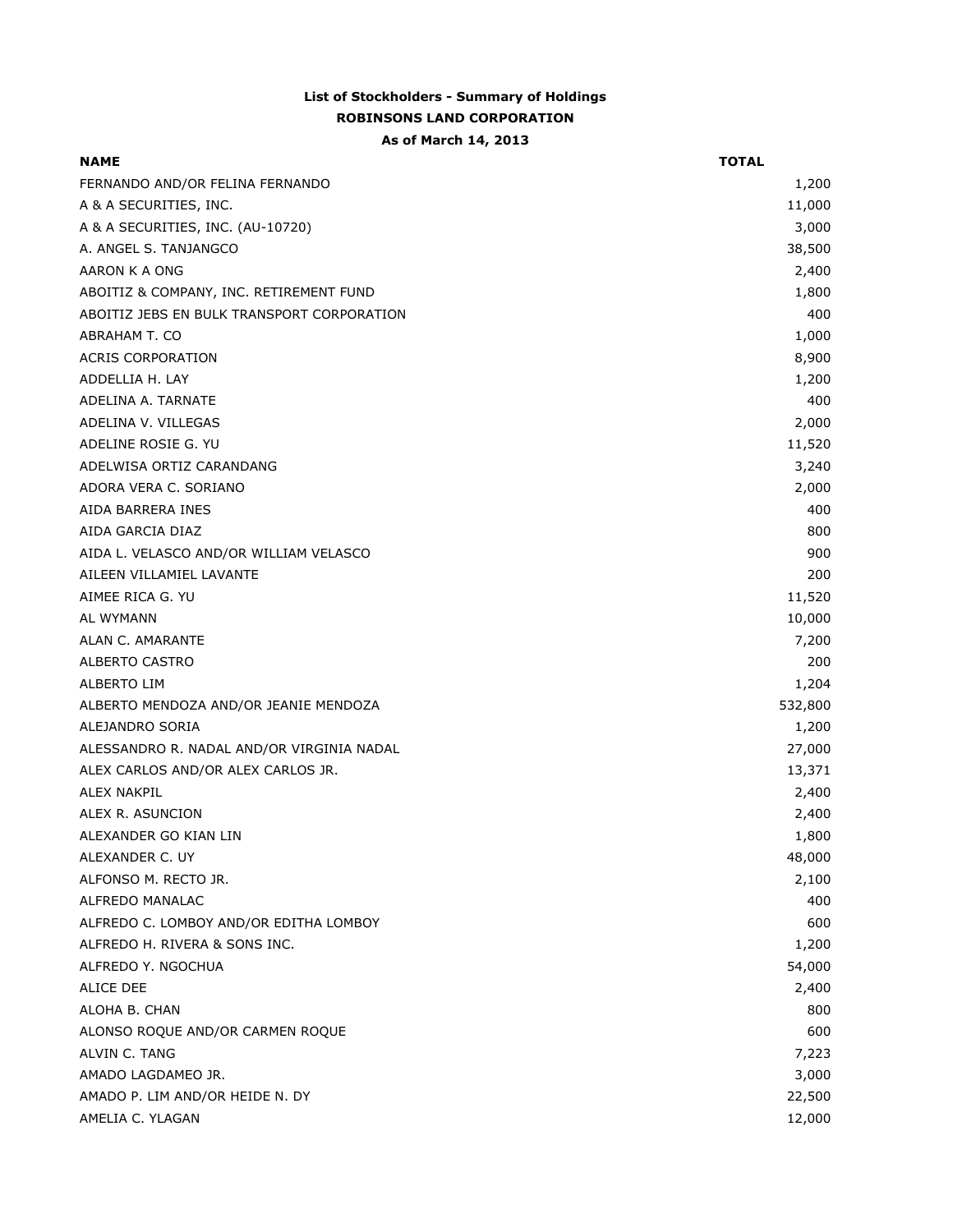| AMELITO A. JIMENEZ                           | 1,200   |
|----------------------------------------------|---------|
| AMERIC O. BASS                               | 1,200   |
| AMPARO A. AGCAOILI                           | 2,400   |
| AMPARO C. LIM                                | 1,200   |
| AMPARO R. ALVAREZ                            | 300     |
| ANA ROMUALDEZ                                | 3,611   |
| ANA MARIA V. BALITAAN                        | 600     |
| ANABELLA J. GONZALES                         | 600     |
| ANANDRAM DARGANI                             | 72,228  |
| ANASTACIA BANASEN                            | 800     |
| ANCHOR FINANCE & INVESTMENT                  | 6,000   |
| ANDALUCIA C. TORRES AND/OR MARGARITA T REYES | 3,600   |
| <b>ANDREW FILLER</b>                         | 2,000   |
| ANG BIN YAO                                  | 2,400   |
| ANGEL E. DISINI                              | 600     |
| ANGELA CRUZ                                  | 2,000   |
| ANGELES FALLORINA                            | 303     |
| ANGELINA H. ALDABA                           | 1,200   |
| ANGELITA TRINIDAD                            | 200     |
| ANGELITA VALENCIANO                          | 2,000   |
| ANITA L. TIU                                 | 12,000  |
| ANNA CHRISTY DONOR AGUILAR                   | 520     |
| ANNADEL K. UY BOMPING                        | 12,000  |
| ANSALDO GODINEZ & CO. INC.                   | 9,000   |
| ANSCOR HAGEDORN SECURITIES INC. A/C#46       | 5,000   |
| ANSON NGO                                    | 602     |
| <b>ANTHONY YGRUBAY</b>                       | 1,600   |
| ANTHONY DEL PAN LEE                          | 9,000   |
| <b>ANTONIA SY</b>                            | 3,600   |
| ANTONIA C. SIY                               | 1,800   |
| ANTONINO BUENAVISTA                          | 1,200   |
| ANTONINO L. ALINDOGAN JR.                    | 600     |
| <b>ANTONIO CIELO</b>                         | 2,400   |
| ANTONIO COJUANGCO                            | 36,000  |
| <b>ANTONIO DY</b>                            | 11,000  |
| ANTONIO MACABENTA JR                         | 600     |
| ANTONIO CECILIO T. PASCUAL                   | 2,400   |
| ANTONIO CO SY                                | 1,200   |
| ANTONIO E. ESPELETA AND/OR ELSA A. ESPELETA  | 5,800   |
| ANTONIO J. CABREIRA JR.                      | 7,500   |
| ANTONIO NG YU                                | 1,000   |
| ANTONIO S. ESPEDIDO JR.                      | 400     |
| ANTONIO S. PEREZ                             | 5,000   |
| ANTONIO S. TANJANGCO                         | 126,599 |
| APO FLEXIBLE UNITS INC                       | 1,000   |
| APRIL ROSE G. YU                             | 11,520  |
| ARACELI ESMILLA                              | 200     |
| ARACELI A. MACARAIG                          | 20,000  |
|                                              |         |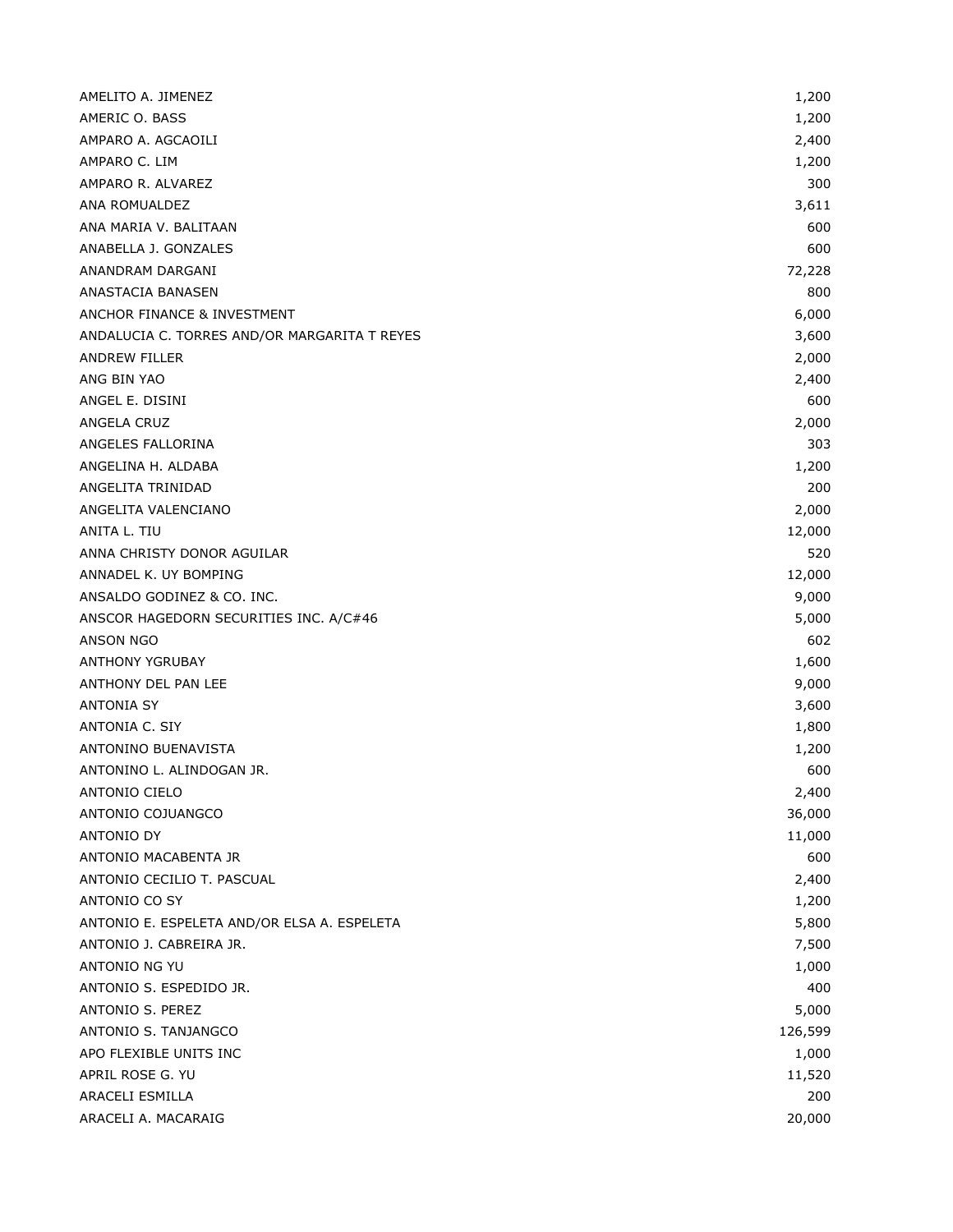| ARCADIO C. SANTOS JR.                    | 800     |
|------------------------------------------|---------|
| ARLEEN BERNADETTE V. ASUNCION            | 3,600   |
| ARLEEN H. VERZOSA                        | 1,200   |
| ARLENE ORIEL                             | 200     |
| ARMANDO C. LIZASO                        | 223     |
| ARMSTRONG SECURITIES, INC.               | 5,600   |
| ARNOLD DAYRIT                            | 600     |
| ARNULFO AURELLANO                        | 600     |
| <b>ARSENIO PAREDES</b>                   | 3,600   |
| ART A. REYES                             | 903     |
| ARTEMIO VILLASENOR PANGANIBAN            | 1       |
| ARTHUR C. UY                             | 144,000 |
| ARTHUR M. AGUAS ITF ARTHUR ERNEST AGUAS  | 111     |
| ARTHUR M. AGUAS ITF MA. MELISSA C. AGUAS | 111     |
| ARTURO BOQUIREN AND/OR RACQUEL BOQUIREN  | 100     |
| ARTURO JOSE PUA                          | 1,000   |
| ASIAN OCEANIC MERIT SEC INC              | 5,000   |
| ASTRA SECURITIES CORPORATION             | 2,400   |
| ASTREA C. OCAMPO                         | 600     |
| ASUNCION E. SIA                          | 5,400   |
| ATC SECURITIES INC                       | 2,000   |
| AUGUSTO BACULIO                          | 1,200   |
| AUGUSTO N. CHUA JR.                      | 2,400   |
| AURORA BONDOC                            | 2,400   |
| AVELINA COLONIA                          | 1,200   |
| AZIZ RAJKOTWALA                          | 3,600   |
| B.H. CHUA SEC. CORP.                     | 400     |
| BALTAZAR V. REYES JR.                    | 2,400   |
| <b>BEATRICE BAGSIT</b>                   | 600     |
| <b>BEATRIZ SARMIENTO</b>                 | 2,400   |
| BEATRIZ H. MIRANDA                       | 3,600   |
| BEATRIZ P. AVENA                         | 600     |
| BEBE YU GO                               | 46,400  |
| BELINDA B. DE VILLA                      | 5,000   |
| BELSON SECURITIES, INC.                  | 30,000  |
| BEN A. GUTIERREZ SR.                     | 806     |
| BENILDA A. PASCUAL                       | 240     |
| BENILDA S. SANTOS                        | 48,000  |
| BENITA RELATIVO                          | 1,200   |
| <b>BENITO C. CHAN</b>                    | 67      |
| BENITO G. OBLENA                         | 14,000  |
| <b>BENITO Y. LUNA</b>                    | 12,000  |
| BENJAMIN CO CA & COMPANY INC.            | 11,600  |
| BENJAMIN P. ANGELES                      | 12,000  |
| BERNICE Y. CUA                           | 17,600  |
| <b>BETTY HAW</b>                         | 600     |
| <b>BETTY LU</b>                          | 6,300   |
| BETTY TIU SY                             | 7,200   |
|                                          |         |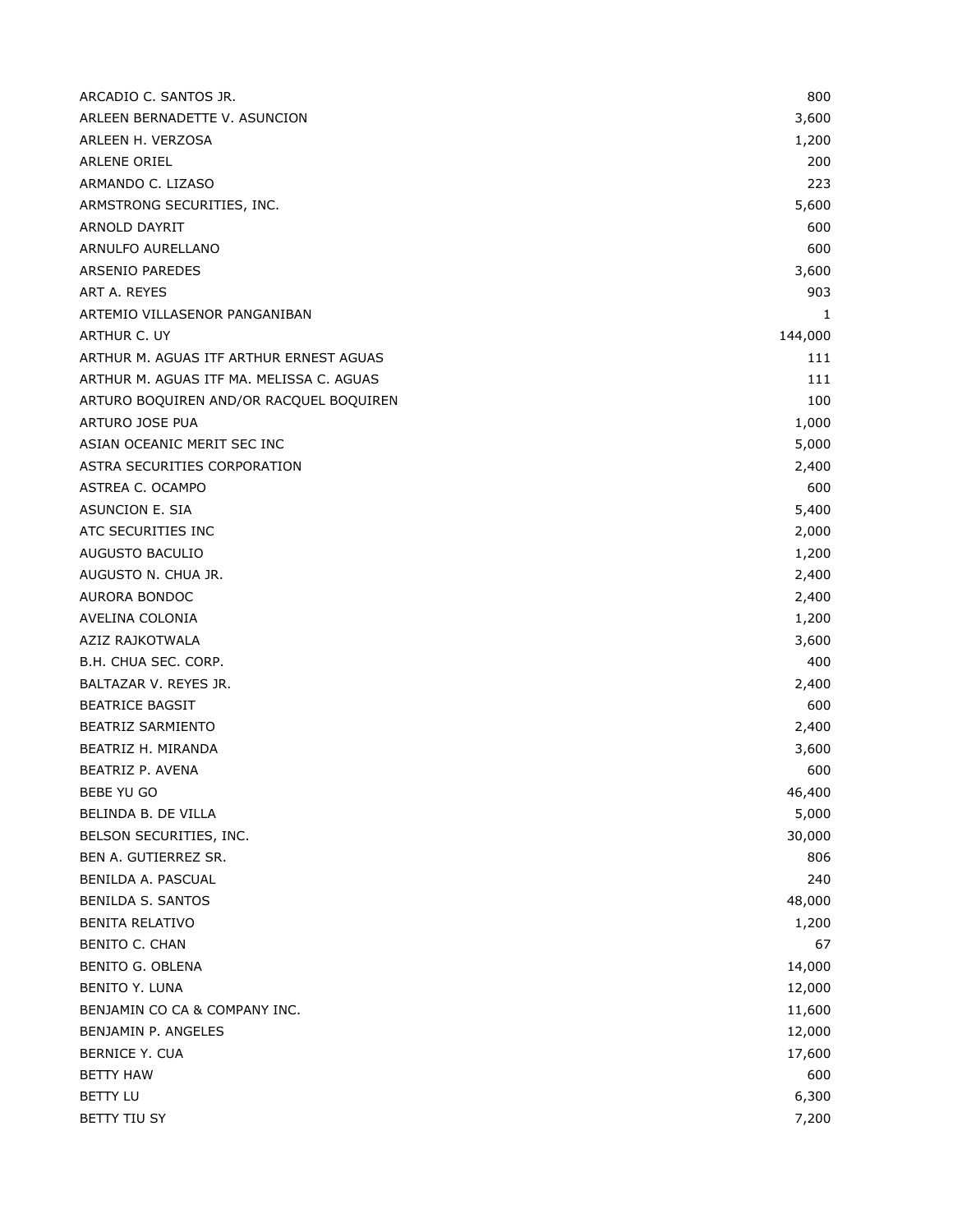| <b>BETTY TIU SY</b>                          | 5,400     |
|----------------------------------------------|-----------|
| BIENVENIDO ARAGON AND/OR ADELAIDA ARAGON     | 9,600     |
| BOC-TSG A/C-TRU-10058 PAC GROUP OF COS, INC. | 11,600    |
| <b>BONIFACIA TAN DY</b>                      | 4,000     |
| BONIFACIO M. CABATIT                         | 400       |
| <b>BONITA CHUANG</b>                         | 2,000     |
| <b>BRENDA SO</b>                             | 18,057    |
| <b>BRENDA ELAYNE YU</b>                      | 200       |
| CAFRA BROTHERS SEC., INC.                    | 13,200    |
| CARLITO CASAJE                               | 1,200     |
| CARLITO CUNANAN III                          | 600       |
| <b>CARLITO PAGTALUNAN</b>                    | 600       |
| <b>CARLO MAGNO TORRES</b>                    | 2,000     |
| <b>CARLOS CO</b>                             | 7,200     |
| <b>CARLOS NOCON</b>                          | 2,400     |
| CARLOS Q. OLORES                             | 1,200     |
| CARLOS T. CASTRO                             | 600       |
| CARLOTA VALENZUELA                           | 10,000    |
| CARMELITA M. YONZON                          | 1,200     |
| CARMELO OBCEMEA                              | 7,200     |
| CARMELO VICTOR CRISANTO JR.                  | 100       |
| CARMEN HENARES AND/OR ANTONIO M. HENARES     | 12,000    |
| <b>CARMEN TIU</b>                            | 6,000     |
| CARMEN A. DE LOS REYES                       | 600       |
| CARMEN L. FERNANDEZ                          | 1,400     |
| CAROL T. TEODORO                             | 4,000     |
| CAROLINA TAN                                 | 400       |
| CAROLINA G. JIMENEZ                          | 4,000     |
| CATALINO MACARAIG JR AND/OR ARACELI MACARAIG | 140,000   |
| <b>CATHERINE CHOA</b>                        | 18,000    |
| CATHERINE L. TAN                             | 1,200     |
| CEBU LIBERTY LUMBER                          | 2,203,200 |
| <b>CECIL UNGCO</b>                           | 24,000    |
| CECILIA CAROLINA A. BALGOS                   | 2,400     |
| CECILIA G. CHUA                              | 903       |
| CECILIA GRACE DE LOS REYES                   | 500       |
| <b>CELIA ANGELES</b>                         | 3,611     |
| CELIA Y. LEONG                               | 200       |
| <b>CELINA NGOCHUA</b>                        | 18,000    |
| CELSIE DELA CRUZ                             | 1,200     |
| <b>CESAR DELA PAZ</b>                        | 2,400     |
| CESAR SALDANA AND/OR ELIZABETH SALDANA       | 200       |
| <b>CESAR TOPACIO</b>                         | 200       |
| CESAR A. RUBIO AND/OR FELICIDAD RUBIO        | 28,800    |
| CESAR A. SEVILLA                             | 18,000    |
| CHANDRA HARCHANDANI                          | 4,000     |
| CHANITA A. DEL PRADO                         | 600       |
| CHARLES ANDREW PANGANIBAN                    | 100       |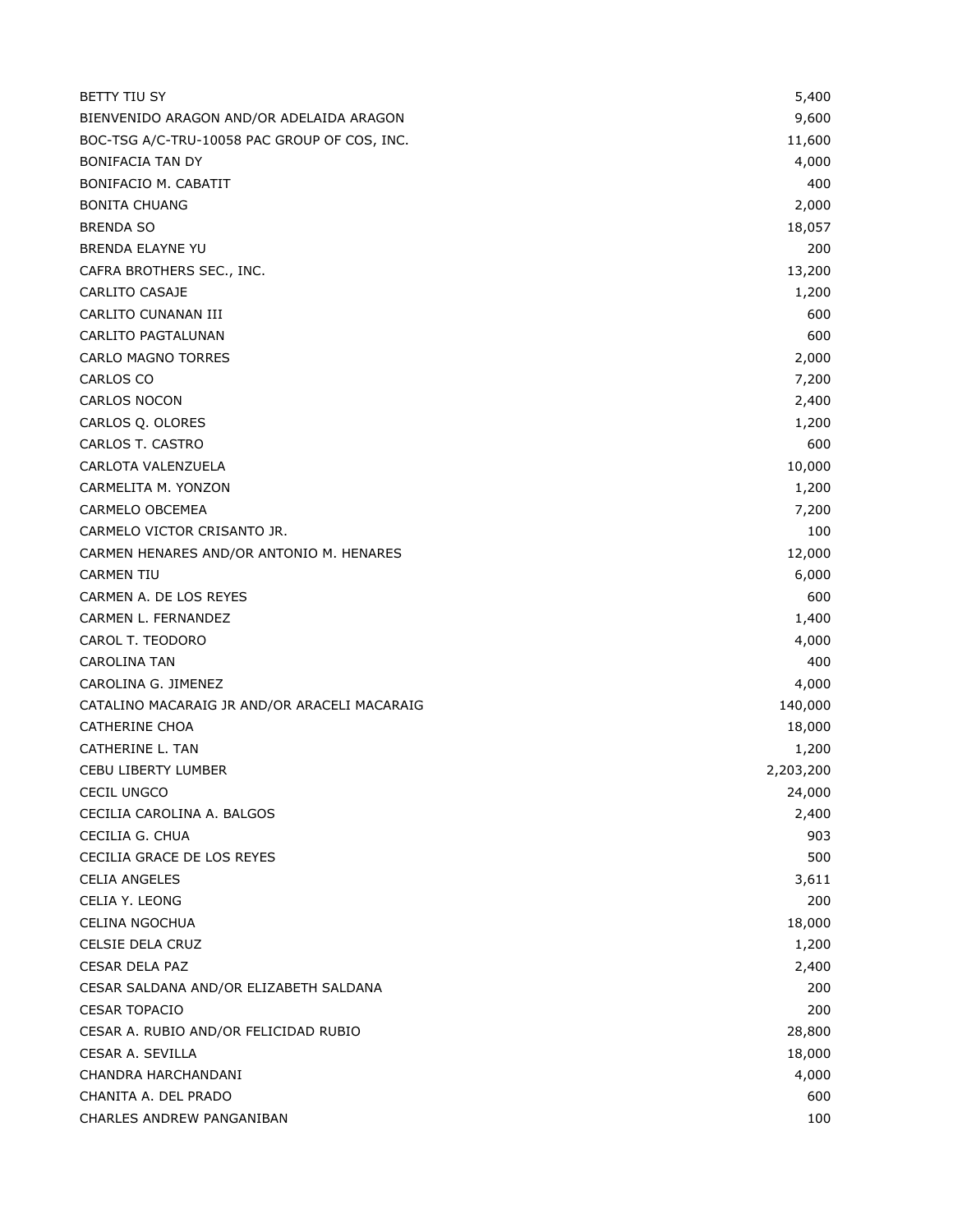| CHARLES C. CUASO                                    | 1,200   |
|-----------------------------------------------------|---------|
| <b>CHARLIE LIM</b>                                  | 18,057  |
| <b>CHARMAINE UY</b>                                 | 500     |
| CHAY LUAN ANG LIM                                   | 10,000  |
| CHING TIONG KENG                                    | 133,200 |
| CHING TIONG KENG AND/OR CYNTHIA D. CHING            | 150,000 |
| CHRIS DOMINIC TYCHUACO AND/OR L. TYCHUACO           | 23      |
| CHUA SE KIAT                                        | 674     |
| CIRIACO D. LAPID                                    | 600     |
| CIRILO T. TOLOSA                                    | 12,000  |
| CITIBANK SECURITIES, INC.                           | 6,500   |
| CITICORP SCRIMGEOUR VICKERS PHILS., INC.            | 4,500   |
| CITICORP VICKERS PHILS., INC.                       | 900     |
| CITISECURITIES, INC.                                | 4,000   |
| CITY SAVINGS BANK RETIREMENT FUND                   | 200     |
| <b>CLAUDIA PUZON</b>                                | 600     |
| CLIFFORD CHUA VELASCO YU                            | 12,000  |
| CO GUAN                                             | 600     |
| CO TING PIAN                                        | 300     |
| <b>CONCEPCION PASION</b>                            | 1,200   |
| CONNELL SECURITIES INC.                             | 7,500   |
| <b>CONRADO TAN</b>                                  | 1,800   |
| CONRADO C. FRANCISCO                                | 400     |
| CONSOLIDATED FUNDING CORPORATION                    | 611     |
| CONSTANTINO CHUA                                    | 800     |
| <b>CONSUELO YSMAEL</b>                              | 14,400  |
| CONSUELO A. SAMSON                                  | 400     |
| CONSUELO D. GARCIA                                  | 800     |
| CONSUELO JURADO TAN                                 | 1,000   |
| <b>CORA FELISARIO</b>                               | 600     |
| CORAZON T. MACLANG                                  | 4,800   |
| COTABATO LIGHT & POWER COMPANY INC. RETIREMENT FUND | 200     |
| CRISALDO BAUTISTA                                   | 200     |
| CRISPA TEXTILES, INC.                               | 24,000  |
| CRISTINO L. PANLILIO                                | 96,000  |
| CUALOPING SEC. CORP.                                | 2,500   |
| CUALOPING SEC. CORP.                                | 2,900   |
| <b>CYNTHIA NULLAS</b>                               | 400     |
| <b>CYNTHIA PARAS SANTOS</b>                         | 1,200   |
| CYNTHIA V. OROZCO                                   | 400     |
| D. RAFAEL P. SANTIAGO                               | 400     |
| DAISY GO TIONG                                      | 1,200   |
| DALISAY BERNARDO                                    | 2,400   |
| DALMACIO GUIDOTE AND/OR MARY GUIDOTE                | 800     |
| DANIEL MERCADO III                                  | 800     |
| DANIEL MERCADO SR.                                  | 400     |
| DANILO NAPALA                                       | 1,000   |
| DANILO TAN                                          | 4,200   |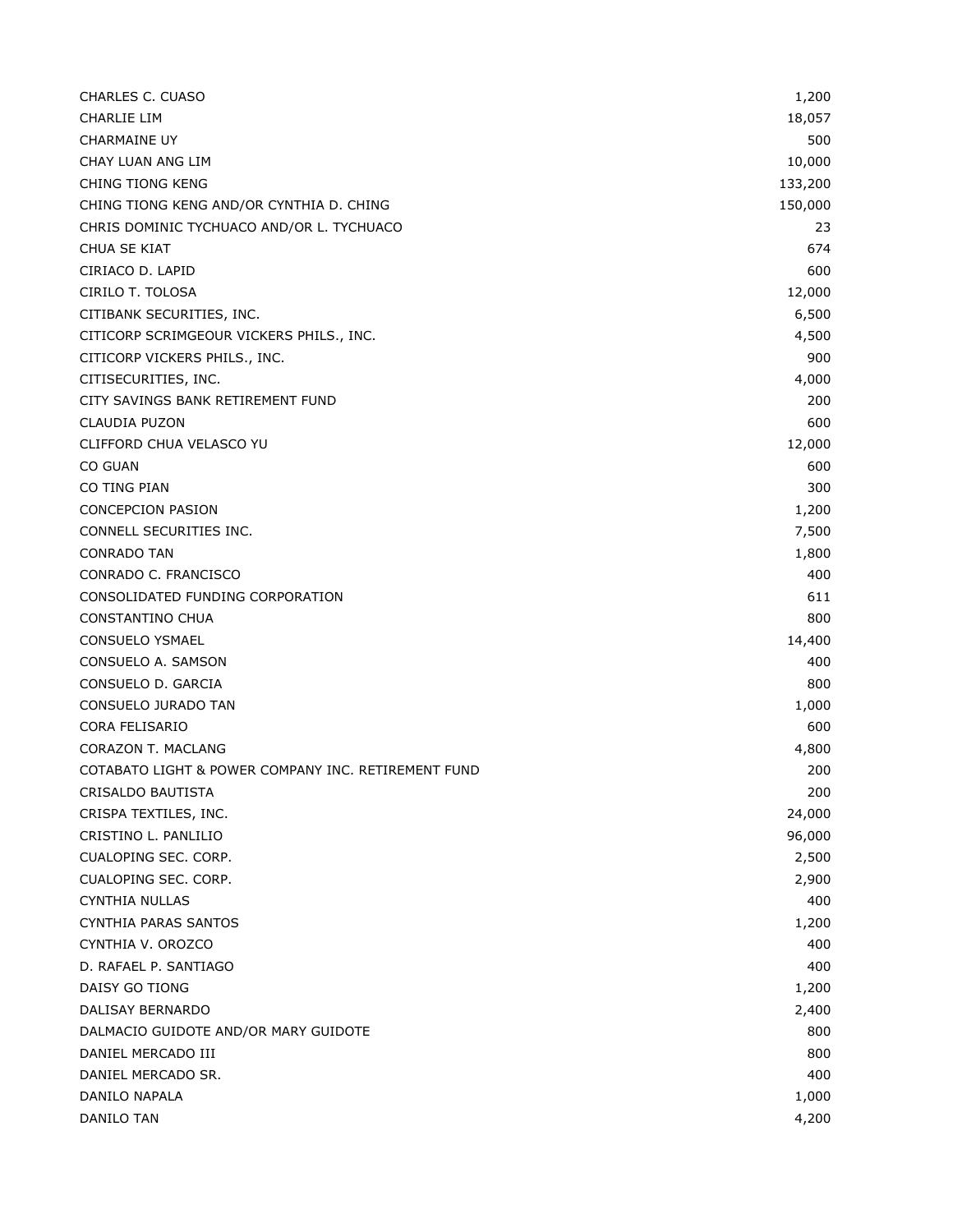| DANILO G. MACALINO                                         | 334    |
|------------------------------------------------------------|--------|
| DANNY LU                                                   | 1,200  |
| DANTE MORALES AND/OR MA LUISA MORALES                      | 24,000 |
| DANTE RILLORTA                                             | 1,200  |
| DANTE LAZARO SANTOS                                        | 1,200  |
| DAPHNE AILEEN TAN CHUA                                     | 72,000 |
| DAVAO LIGHT & POWER CO., INC. RETIREMENT FUND              | 600    |
| DAVID SYJUECO                                              | 7,200  |
| DAVID GO SEC. CORP.                                        | 10,900 |
| DAVID GO SEC. CORP. #3057                                  | 1,800  |
| DAVID GO SEC. CORP. #3075                                  | 3,600  |
| DAVID GO SEC. CORP. #3570                                  | 600    |
| DAVID I. CASTRO                                            | 600    |
| DEBBIE C. GOH                                              | 42,000 |
| DEE KWAN YAN AND/OR CHRISTINA DEE                          | 50,000 |
| DELFIN A. SISON                                            | 2,400  |
| DELFIN S. MA.ANDREA THERESA K.DE LA CRUZ DE LA CRUZ JR. OR | 12,600 |
| <b>DENISA Y. TONG</b>                                      | 81,000 |
| DENNIS DEL ROSARIO                                         | 2,400  |
| DENZELL L. CHAM                                            | 100    |
| DEQUITA ARABIA                                             | 1,200  |
| <b>DEXTER BATALLA</b>                                      | 4,000  |
| DHARMALA SECURITIES PHILS INC.                             | 2,200  |
| DIANA DEL MUNDO                                            | 1,000  |
| DIOSDADO SANTOS AND/OR REMEDIOS SANTOS                     | 200    |
| DIVINA VALERIANO                                           | 250    |
| DMT SECURITIES (PHILS.) INC.                               | 15,400 |
| <b>DOLORES LOPEZ</b>                                       | 10,800 |
| DOLORES ONG                                                | 400    |
| DOLORES P. SANTIAGO                                        | 100    |
| DOMINADOR F. CORRALES                                      | 200    |
| DOMINGO ANGELO B. LOPEZ                                    | 600    |
| <b>DORENE YANG</b>                                         | 600    |
| DOROTHY TANUNLIONG                                         | 4,000  |
| DOULATRAM MELWANI                                          | 18,675 |
| DY CHIN CHIN                                               | 4,000  |
| E. CHUA CHIACO SECURITIES INC.                             | 4,500  |
| EAST WEST CAPITAL CORP.                                    | 5,800  |
| EASTERN SECURITIES DEV. CORP.                              | 5,000  |
| EBC SECURITIES CORP.                                       | 22,800 |
| <b>EDDIE LIM</b>                                           | 18,000 |
| EDDIE C. CHAVEZ                                            | 3,600  |
| EDELWINA D. BARTOLO                                        | 2,400  |
| EDGAR ALLAN J. JENSEN                                      | 1,200  |
| EDGARDO S. TORRES                                          | 600    |
| EDILBERTO J. GUBALLA                                       | 913    |
| EDITH DEE DY-CHIAO                                         | 1,500  |
| EDMUNDO MADRAZO                                            | 32,500 |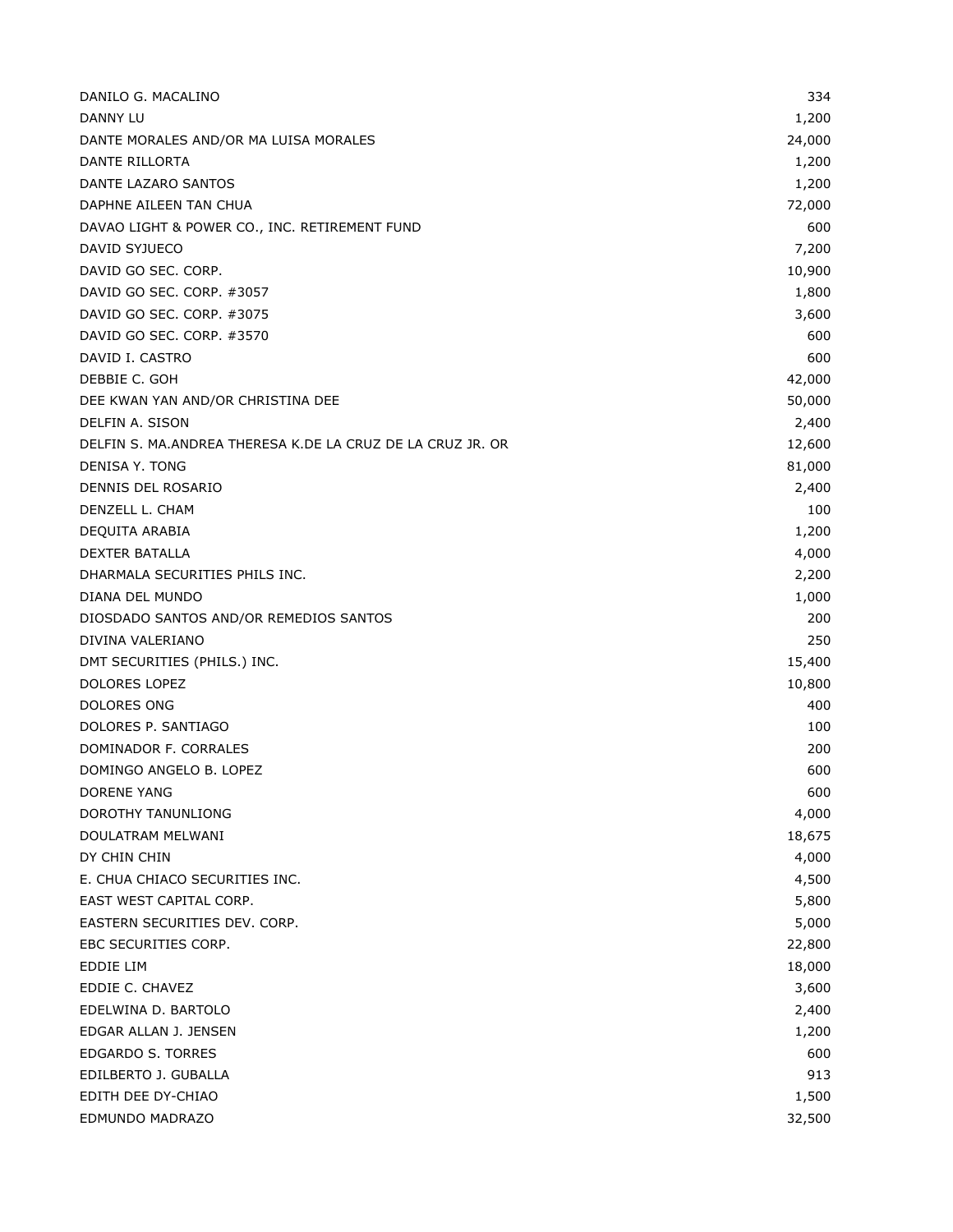| EDUARDO C. ARROJADO                              | 12,000    |
|--------------------------------------------------|-----------|
| EDUARDO J. CORTES                                | 12,000    |
| EDUARDO M. PANGAN                                | 600       |
| EDUARDO M. VARONA                                | 2,000     |
| EDUARDO V. LORENZO                               | 12,000    |
| <b>EDWARD CHEOK</b>                              | 500       |
| EDWIN AMODO                                      | 2,000     |
| EDWIN B. LIM                                     | 120,000   |
| EDWIN L. CHENG                                   | 12,000    |
| EDWIN M. RIZON                                   | 2,000     |
| EDWINA M. SANCHEZ                                | 3,000     |
| EILEEN ANN B. KLIATCHKO                          | 400       |
| ELADIO DELOS SANTOS                              | 18,057    |
| <b>ELBERT ZOSA</b>                               | 45,000    |
| ELBERT M. ZOSA                                   | 37,500    |
| <b>ELENA CAW</b>                                 | 11        |
| <b>ELENA PEREZ</b>                               | 10,000    |
| ELINO P. FOJAS AND/OR ANGELICA FOJAS             | 400       |
| ELISEO CRUZ                                      | 1,200     |
| <b>ELISEO REPAS</b>                              | 600       |
| <b>ELIZABETH CHENG</b>                           | 400       |
| ELIZABETH GOKONGWEI                              | 40,000    |
| ELIZABETH YU                                     | 8,737,200 |
| ELIZABETH K. YEE                                 | 4,000     |
| ELIZABETH LIM TAN                                | 72,000    |
| ELIZABETH M. VILLANUEVA                          | 200       |
| ELIZABETH M. ZARATE                              | 42,000    |
| ELIZABETH Y. GOKONGWEI AND/OR JOHN GOKONGWEI JR. | 988,000   |
| ELIZABETH YU GOKONGWEI                           | 499,500   |
| ELOISA S. MABUTAS                                | 2,918     |
| ELSA ALVIAR ESPELETA                             | 6,000     |
| ELSIE BODOLLO CHAN                               | 800       |
| ELVIRA LEDESMA                                   | 500       |
| <b>ELVIS YOUNG</b>                               | 20,000    |
| ELVIS YOUNG AND/OR FELICIANO YU                  | 4,800     |
| ELVIS YOUNG AND/OR MARGARET YU                   | 16,800    |
| ELVIS YOUNG AND/OR MARGARET YU                   | 7,200     |
| <b>ELY CHUA</b>                                  | 202       |
| <b>EMERALDA YAP</b>                              | 3,600     |
| <b>EMILY SORIANO</b>                             | 800       |
| EMILY B. TOLENTINO                               | 1,806     |
| <b>EMILY BENEDICTO CHIOSON</b>                   | 500       |
| <b>EMMA FABRE</b>                                | 240       |
| EMMANUEL C. MATIAS                               | 6,000     |
| EMMANUEL C. PORTUGAL                             | 2,000     |
| EMMANUEL C. ROJAS JR.                            | 601       |
| ENRICO PINEDA AND/OR ALMA PINEDA                 | 1,200     |
| <b>ENRICO VALMONTE</b>                           | 200       |
|                                                  |           |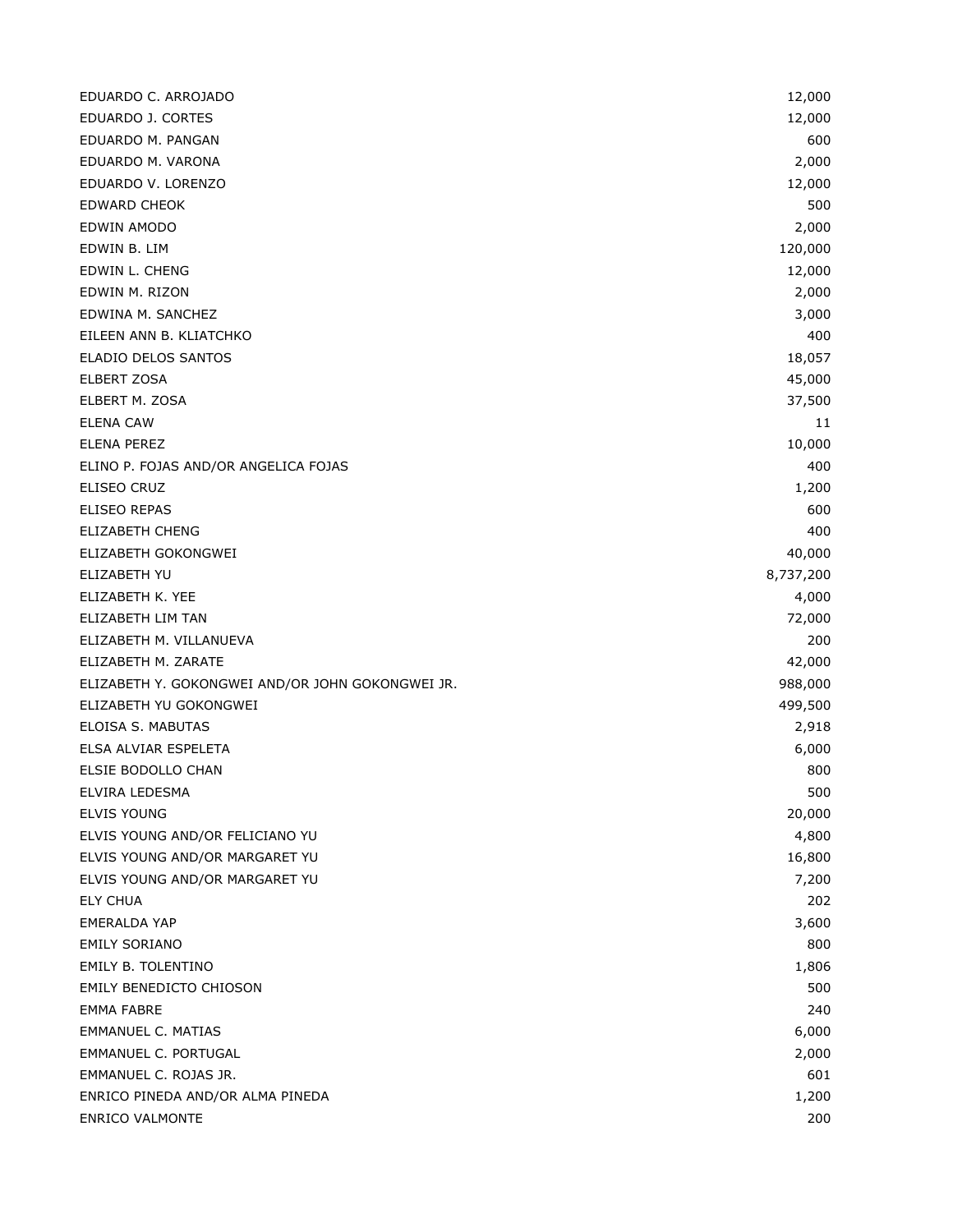| ENRICO G. VELASCO                         | 10,800  |
|-------------------------------------------|---------|
| ENRIQUE ABELLERA SANTOS                   | 3,600   |
| ENRIQUE P. TUAZON                         | 2,400   |
| EQUITIWORLD SECURITIES, INC.              | 11,000  |
| ERIC VILLAFRANCA AND/OR CECILIA CRUCENA   | 30,000  |
| ERLINDA B. TUANO                          | 200     |
| ERNEST L. ESCALER                         | 1,500   |
| <b>ERNESTO CAYETANO</b>                   | 36,000  |
| <b>ERNESTO MORENO</b>                     | 700     |
| ERNESTO L. SALAS                          | 271     |
| <b>ERNESTO T. SY</b>                      | 11,000  |
| ERWIN TANUNLIONG ITF GUADALEIN TANUNLIONG | 3,000   |
| ERWIN TANUNLIONG ITF MARJOLEIN TANUNLIONG | 3,000   |
| <b>ERWIN T. TANUNLIONG</b>                | 5,000   |
| ESMERALDA G. PUNO                         | 21,000  |
| ESPERANZA U. QUA                          | 15,000  |
| ESTEFANIO M. GACAD                        | 400     |
| ESTELA PINLAC                             | 960     |
| <b>ESTHER BACHOCO</b>                     | 4,800   |
| ESTRELLA GO CO AND/OR FERDINAND CO        | 48,000  |
| ETHELINDA GASPAR                          | 3,600   |
| EUFEMIA ZULUAGA                           | 400     |
| EULALIO B. FERNANDEZ                      | 3,634   |
| EUSEBIO E. LLAMAS                         | 171     |
| EVA POLICAR-BAUTISTA                      | 400     |
| EVA A. ANGCANAN                           | 1,200   |
| EVANGELINA LAPITAN                        | 600     |
| EVANGELINE G. VILLAMAR                    | 200     |
| EVELYN MAGAT                              | 750     |
| EVELYN YOUNG                              | 7,200   |
| EVELYN B. ROCES                           | 1,200   |
| EVELYN B. ROCES                           | 1,000   |
| EVELYN D. QUITAIN                         | 200     |
| EVELYN E. REAL                            | 4,800   |
| EVELYN G. MAGAT                           | 250     |
| EVELYN G. MAGAT                           | 50      |
| F. YAP SECURITIES, INC.                   | 12,000  |
| FAITH YU GOKONGWEI                        | 20,000  |
| FE FERNANDEZ AND/OR MARIA FE NEUMANN      | 4,800   |
| FE B. SUANSING                            | 100     |
| FEB STOCK BROKERS, INC.                   | 2,640   |
| FEB STOCK BROKERS, INC. (ER00112)         | 800     |
| FEB STOCK BROKERS, INC. (JK891)           | 600     |
| FEBTC #103-00507                          | 156,240 |
| FEBTC #201-00085                          | 3,316   |
| FEBTC #202-00043                          | 20,000  |
| FEBTC #203-00056                          | 600     |
| FEBTC #203-00185                          | 550     |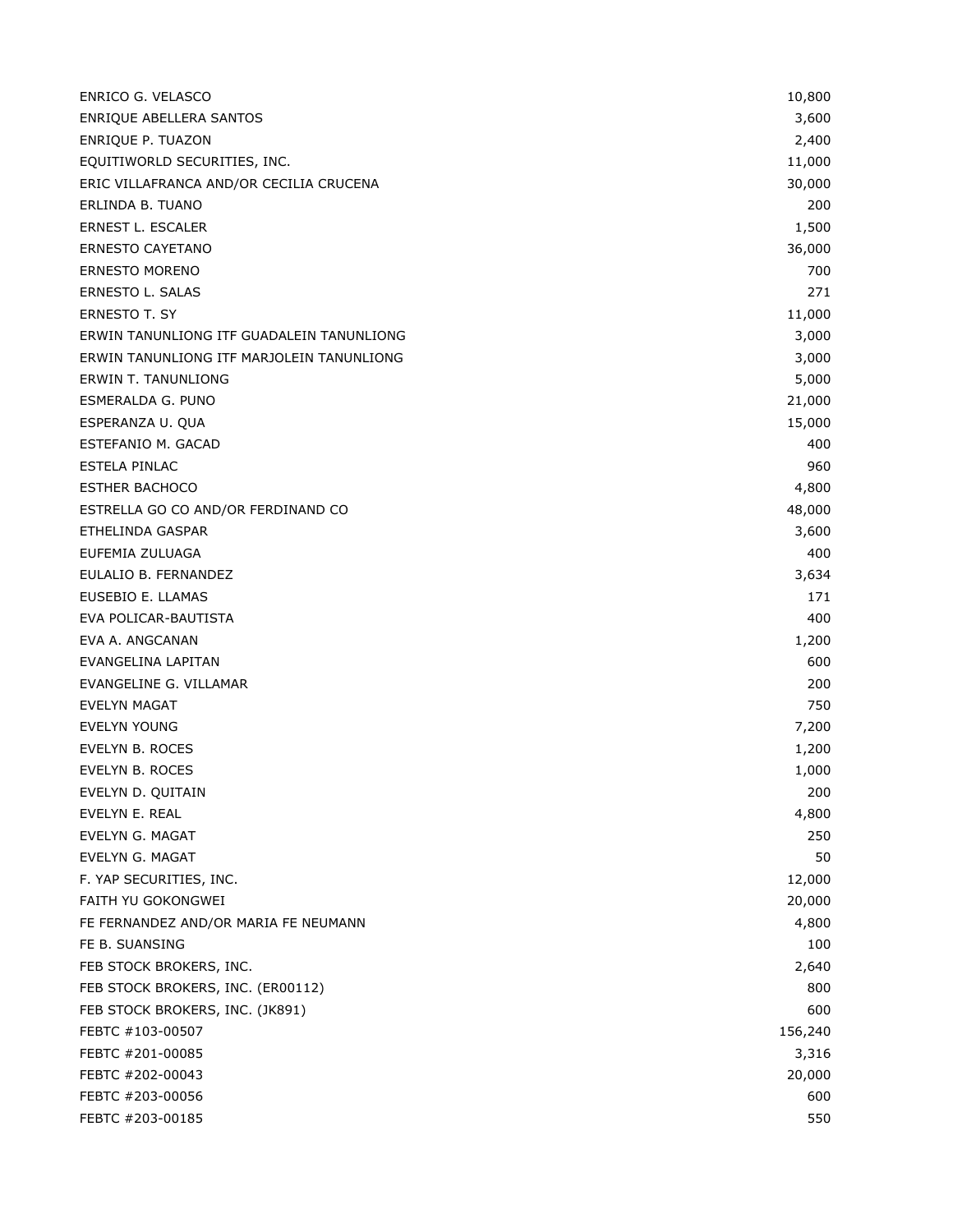| FELICIANO L. MIRANDA JR.                  | 400     |
|-------------------------------------------|---------|
| FELICITAS F. TACUB                        | 100     |
| <b>FELIPE CHAN</b>                        | 18,300  |
| FELIPE C. YAP AND/OR JULIA U. YAP         | 1,200   |
| FELIPE J. ALFONSO                         | 1,200   |
| FELIXBERTO LUMANLAN AND/OR BENJ LUMANLAN  | 200     |
| FELIXBERTO U. BUSTOS JR.                  | 12,000  |
| FERDINAND CO AND/OR CHRISTOPHER CO        | 120,000 |
| FERDINAND SANTOS                          | 100     |
| FERDINAND L. DIJAMCO                      | 2,000   |
| <b>FERNANDO CO</b>                        | 4,800   |
| FERNANDO C. COJUANGCO                     | 2,000   |
| FIDEL CHUA                                | 7,200   |
| FIDELA CALIMOSO CONFESOR                  | 800     |
| FILIPINA G. JUAN                          | 400     |
| <b>FLOR ANDRES</b>                        | 1,700   |
| FLOR ANGELA HELBANO                       | 1,200   |
| <b>FLORA PASCUAL</b>                      | 200     |
| FLORA-GRACE M. JIMENEZ                    | 6,000   |
| <b>FLORANTE SOLOMON</b>                   | 300     |
| FLORENCE HO AH ANG                        | 4,000   |
| FLORENDO MARIANO                          | 3,600   |
| FLORIAN SAN PEDRO                         | 1,200   |
| FORTUNE SECURITIES INC                    | 400     |
| FRANCIS PANDARAOAN                        | 1,200   |
| FRANCIS L. ESCALER                        | 1,000   |
| FRANCISCA DELA CRUZ AND/OR MILAN ROA      | 2,400   |
| <b>FRANCISCO SANDICO</b>                  | 100     |
| FRANCISCO A. SANDICO                      | 500     |
| FRANCISCO D. VARUA                        | 4,200   |
| FRANCISCO ENRIQUEZ JOSEF                  | 5,400   |
| FRANCISCO L. BENEDICTO                    | 150,000 |
| FRANCISCO ORTIGAS SEC., INC. A/C NO. 3633 | 26,000  |
| FRANCISCO ORTIGAS SEC., INC. A/C NO. 4169 | 1,500   |
| FRANCISCO ORTIGAS SEC., INC. A/C NO. 5240 | 1,200   |
| FRANCISCO ORTIGAS SEC., INC. A/C NO. 5850 | 3,600   |
| FRANCISCO ORTIGAS SEC., INC. A/C NO. 5894 | 900     |
| FRANCISCO S. CALILUNG                     | 23      |
| FRANCO C. YAP                             | 2,400   |
| <b>FRANK HOLZ</b>                         | 1,200   |
| <b>FREDERICK CHAN</b>                     | 9,000   |
| FREDERICK DY GO                           | 337,501 |
| G & L SECURITIES CO. INC.                 | 202,400 |
| G. D. TAN & CO. INC.                      | 2,000   |
| GARY PATRICK P. CERA                      | 1,200   |
| GAUDILIZA NATIVIDAD                       | 400     |
| <b>GENEVIEVE LIM TAN</b>                  | 72,000  |
| <b>GEORGE ANG</b>                         | 600     |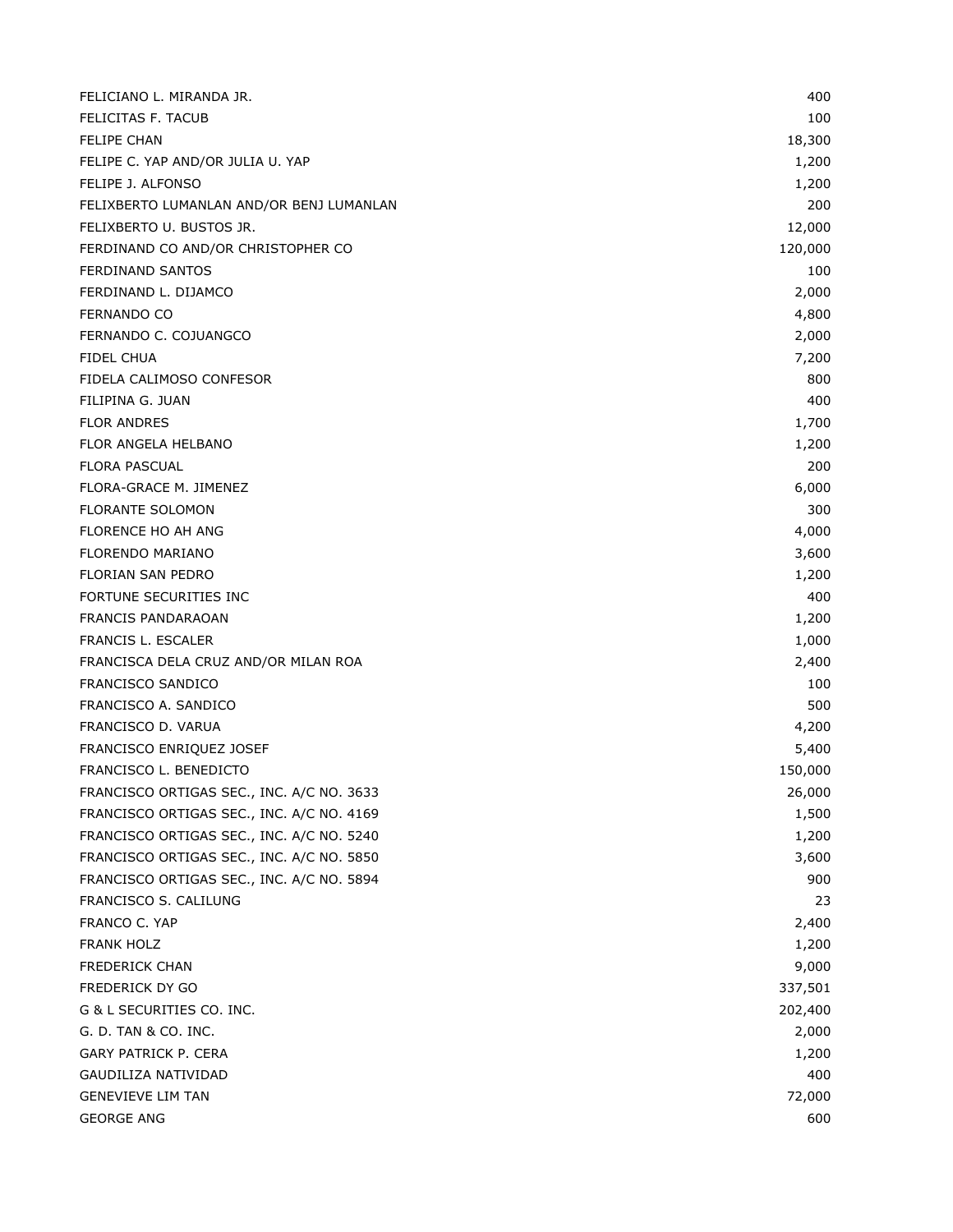| GEORGINA C. ALACYANG                      | 200    |
|-------------------------------------------|--------|
| <b>GEORGINA M. ALEGRE</b>                 | 2,400  |
| GERALDINE N. RODRIGUEZ                    | 1,200  |
| GERARDO AQUINO                            | 4,800  |
| GERVASIO D. CARPIO                        | 400    |
| <b>GIL AMADOR</b>                         | 8,400  |
| <b>GIL BUENAVENTURA</b>                   | 100    |
| <b>GIL CHUA DE LA FUENTE</b>              | 4,800  |
| <b>GILBERT LIM LIANTING</b>               | 700    |
| GINA ROSA AND/OR EDITH ACERON RAZON       | 600    |
| GINA ROSE M. SANCHEZ                      | 1,000  |
| <b>GLORIA SANTIAGO</b>                    | 300    |
| GLORIA L. LIM AND/OR JUAN T. LIM          | 12,000 |
| <b>GLORIA P. SANTOS</b>                   | 2,400  |
| <b>GO SIU GIN</b>                         | 1,200  |
| GONZALO P. TIOTUYCO                       | 6      |
| GORONES DEVELOPMENT CORP. RETIREMENT FUND | 200    |
| <b>GRACE HWANG</b>                        | 4,800  |
| <b>GRACIA E. GENUINO</b>                  | 400    |
| <b>GREGORIA K. SY</b>                     | 400    |
| <b>GREGORIO C. VIRTUCIO</b>               | 2,000  |
| GREGORIO R. PASCUAL                       | 2,400  |
| GREGORIO S. SAGUINSIN                     | 2,400  |
| GREGORIO U. KILAYCO                       | 3,600  |
| GSIS                                      | 2,000  |
| GUILD SECURITIES, INC.                    | 1,000  |
| GUILLERMO FUTOL GILI JR.                  | 100    |
| GUOCO SECS. (PHILS.), INC. A/C # CO338-A  | 4,000  |
| <b>HAMAHATA TAKERO</b>                    | 60,000 |
| <b>HANS BANZHAF</b>                       | 300    |
| HAO WEE                                   | 30,000 |
| HAROLD L. HEAGNEY                         | 400    |
| HARRY T. PALAO                            | 400    |
| HDI SECURITIES, INC.                      | 1,000  |
| HDI SECURITIES, INC. #1337                | 10,000 |
| HDI SECURITIES, INC. #1369                | 5,000  |
| HECTOR FLORENTO AND/OR CECILIA L. LORENZO | 200    |
| HECTOR G. CALILUNG                        | 56     |
| HELEN CU UNJIENG                          | 2,400  |
| <b>HELEN LIM</b>                          | 400    |
| <b>HELEN T. ABDON</b>                     | 200    |
| <b>HENRY TIU</b>                          | 5,400  |
| HERITAGE MGT. & SEC. CORP.                | 300    |
| <b>HERMIN TAN YU</b>                      | 12,000 |
| HERMINIA M. MESINA                        | 7,200  |
| HERNANDO B. PEREZ                         | 20,571 |
| HILARIO F TAMOR JR.                       | 800    |
| HONORIO REYES- LAO                        | 24,000 |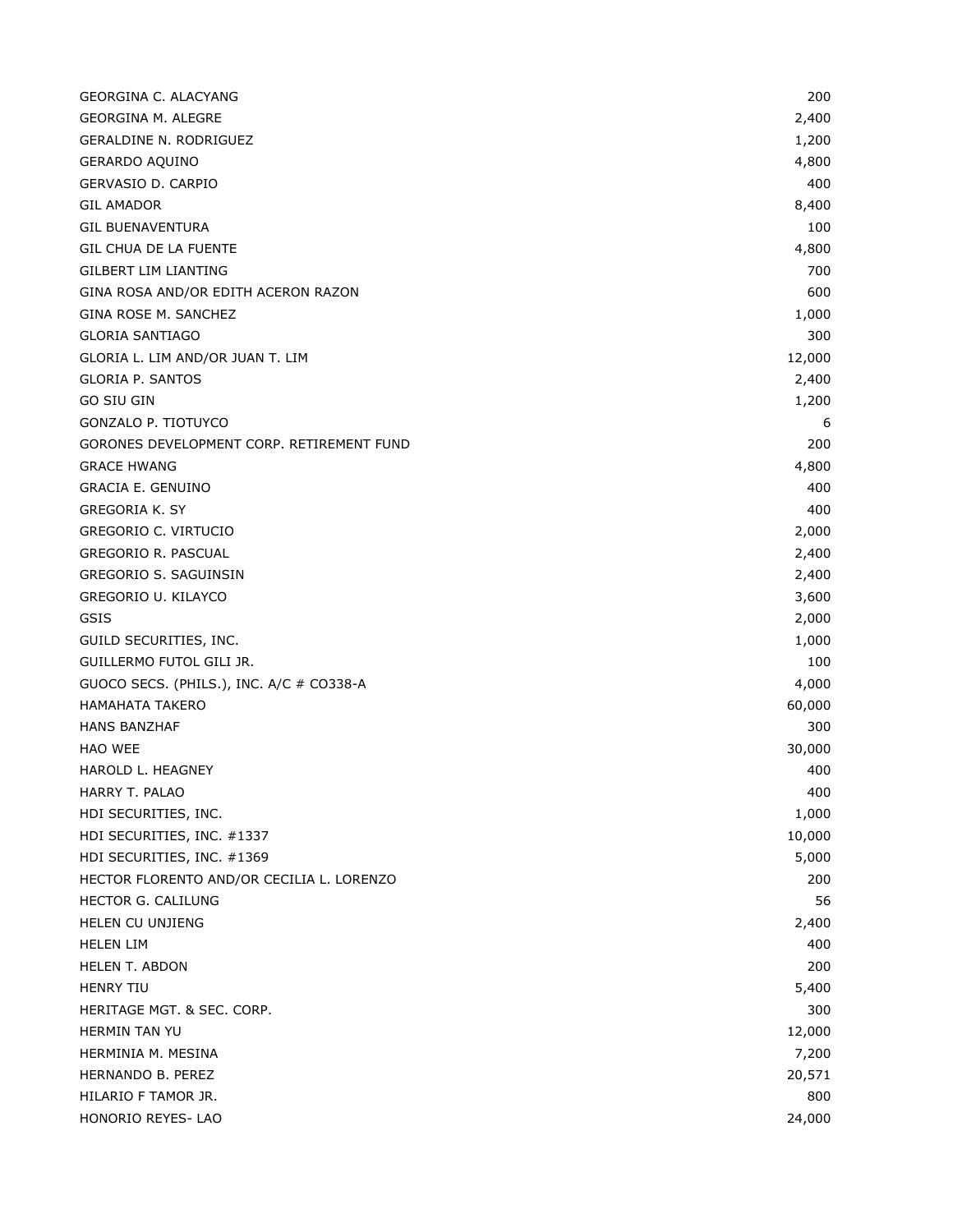| <b>HOOVER ABLING</b>                           | 1,200         |
|------------------------------------------------|---------------|
| HOPE YU GOKONGWEI                              | 20,000        |
| HOSPICIO B. BAYONA JR.                         | 1,800         |
| HYDEE MANAGEMENT & RESOURCE CORPORATION        | 31,200        |
| I. ACKERMAN & CO., INC.                        | 8,500         |
| IBARRA GARCIA ENCARNACION                      | 3,600         |
| IGNACIO O. GOTAO                               | 100           |
| IGNACIO U. OMENGAN                             | 8,400         |
| IMELDA C. MACARAIG                             | 4,800         |
| INDOSUEZ MLA A/C 10849                         | 26,000        |
| INOCENCIA CABALUNA AND/OR FRANKLIN CABALUNA    | 36            |
| INOCENCIA C. CABALUNA AND/OR MANUEL CABALUNA   | 361           |
| INTENT PACIFIC INC.                            | 3,000         |
| INTRA-INVEST SECURITIES INC.                   | 25,000        |
| INVESTORS SECURITIES INC.                      | 500           |
| <b>IRENE VIOLA ROCES</b>                       | 12,000        |
| IRMA BAIS                                      | 2,400         |
| ISABEL MA. PASCUAL                             | 100           |
| <b>ISABELITA ONG</b>                           | 800           |
| ISAGANI DE CASTRO                              | 7,200         |
| ISAGANI B. CASIMIRO                            | 200           |
| <b>ISIDRO ONG</b>                              | 19,200        |
| <b>ISIDRO YATCO</b>                            | 7,200         |
| J. ANTONIO QUILA                               | 18,000        |
| J. G. SUMMIT HOLDINGS, INC.                    | 2,496,114,787 |
| J. M. BARCELON & CO. INC.                      | 16,000        |
| J. MELVIN J.                                   | 1,000         |
| <b>JACINTO GUEVARA</b>                         | 300           |
| JACOB ASSAD JR.                                | 400           |
| JACQUELINE M. SANDICO                          | 1,200         |
| JAE M. GUANIO                                  | 1,200         |
| JAIME PO                                       | 1,204         |
| JAIME C. MANEJERO                              | 600           |
| JAMES C. WEE                                   | 1,200         |
| JAMES L. CHIONGBIAN                            | 100,000       |
| JAMES L. GO                                    | 1,685,994     |
| JANE V. VELASQUEZ                              | 3,000         |
| JANET CO LEY                                   | 48,000        |
| <b>JANICE NG</b>                               | 2,000         |
| JASON G. YU                                    | 11,610        |
| JAVIER D. CARBONELL                            | 4,800         |
| JE-EL CONSTANTINO-ONG                          | 900           |
| <b>JEANETTE WONG</b>                           | 19            |
| JEBSENS MARITIME AGENCIES INC. RETIREMENT FUND | 200           |
| <b>JELLY HO</b>                                | 3,600         |
| JENN WOEI SECURITIES INC.                      | 16,000        |
| JENNIFER C. LIM AND/OR JEFFREY C. LIM          | 100,000       |
| JEROME D. ONG                                  | 400           |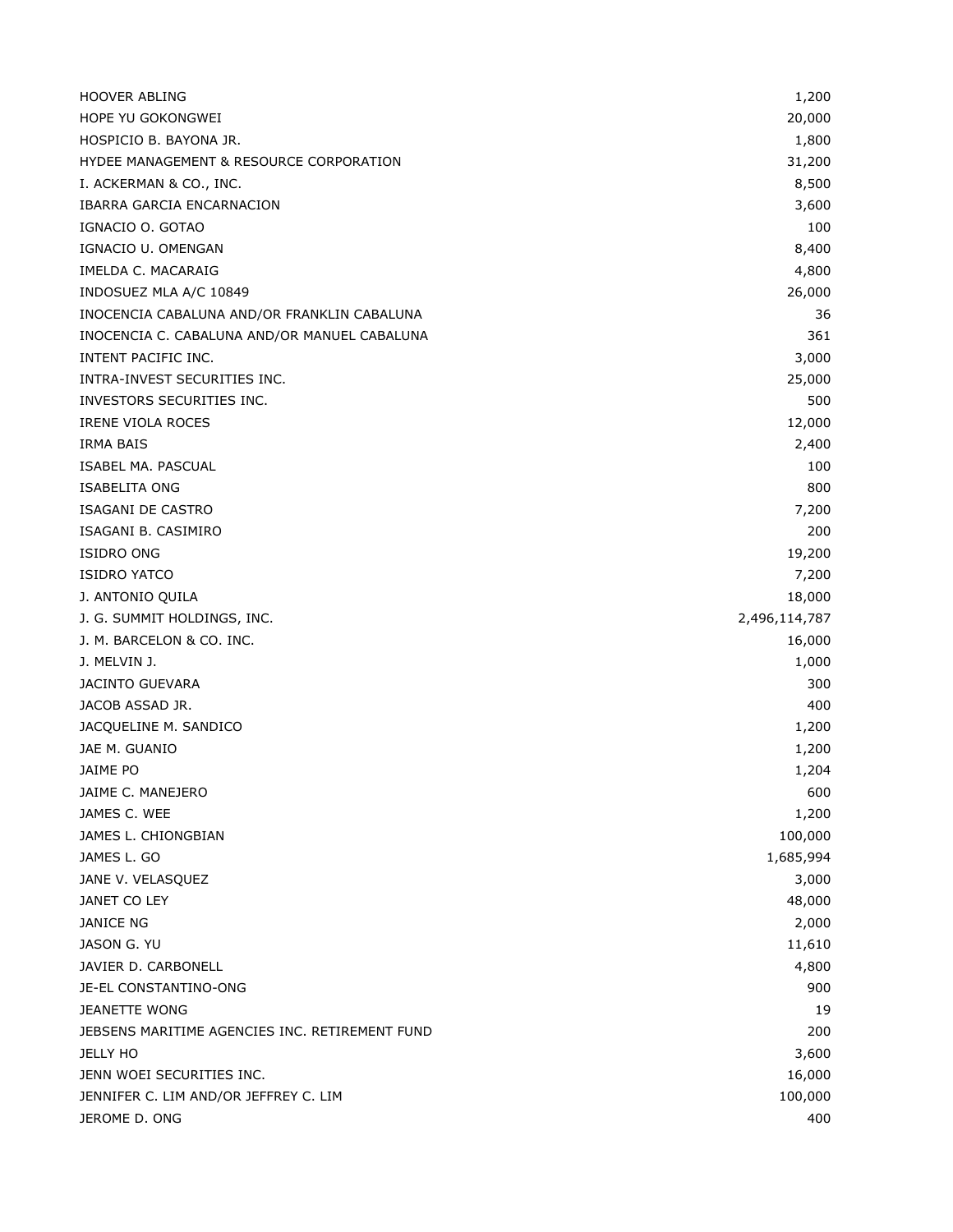| <b>JERRY CASTRO</b>                                             | 2,400     |
|-----------------------------------------------------------------|-----------|
| <b>JESSE TANTING</b>                                            | 3,000     |
| JESUS A. JACINTO JR.                                            | 200       |
| JESUS F. ZARANDIN                                               | 26,400    |
| <b>JIMMY TY</b>                                                 | 1,400     |
| JIMMY M. MAALA                                                  | 1,000     |
| JIMMY T. SY                                                     | 8,000     |
| JOAQUIN SINGSON                                                 | 2,400     |
| JOAQUIN TAN AND/OR SUZARA TAN                                   | 3,600     |
| JOCELYN HO                                                      | 1,800     |
| JOCELYN T. TING                                                 | 400       |
| <b>JOEL VALDEZ</b>                                              | 6,000     |
| JOEL F. DESCALLAR                                               | 600       |
| JOEL R. BANAL                                                   | 7,500     |
| JOHN GOKONGWEI JR.                                              | 8,124,721 |
| JOHN WONG                                                       | 3,200     |
| JOHN L. GOKONGWEI JR                                            | 300,000   |
| JOHNNIE MATULAC                                                 | 1,800     |
| JOHNNY LEE                                                      | 1,200     |
| JOHNSON ROBERT G. GO JR.                                        | 1         |
| JOHNSON ROBERT LIM GO                                           | 1         |
| <b>JOLLY TING</b>                                               | 136,800   |
| JONATHAN QUE                                                    | 700       |
| JONATHAN P. CATAHAN                                             | 2,000     |
| JORGE MA. A. YUSON                                              | 7,200     |
| <b>JOSE ARBOLEDA</b>                                            | 2,400     |
| JOSE BONOAN JR. AND/OR STELLA B. CASTELLANES                    | 4,000     |
| JOSE DE GUZMAN                                                  | 12,000    |
| JOSE TOMIMBANG AND/OR FILEMON TOMIMBANG AND/OR GENARO TOMIMBANG | 200       |
| JOSE C. VASQUEZ                                                 | 200       |
| JOSE DANIEL JAVIER                                              | 150       |
| JOSE E. LIMJOCO                                                 | 200       |
| JOSE EDGARDO SAN JUAN CRUZ                                      | 4,800     |
| JOSE EDMUNDO OCAMPO REYES                                       | 1,000     |
| JOSE G. CERVANTES                                               | 600       |
| JOSE G. REYES II                                                | 2,400     |
| JOSE L. SANTOS                                                  | 4,800     |
| <b>JOSE MARTE ABUEG</b>                                         | 400       |
| JOSE O. CASTRO                                                  | 10,000    |
| JOSE RAMON CRUZ                                                 | 3,600     |
| JOSE V. SIENES                                                  | 1,200     |
| <b>JOSEFINA FAJARDO</b>                                         | 800       |
| JOSEFINA CRISELDA CUDIAMAT                                      | 200       |
| JOSEFINA M. HULDONG                                             | 200       |
| JOSELO D. MARQUEZ                                               | 200       |
| JOSEMARIA PABALAN VALDES                                        | 2,400     |
| <b>JOSEPH REYES</b>                                             | 1,200     |
| JOSEPH ROLDAN                                                   | 1,800     |
|                                                                 |           |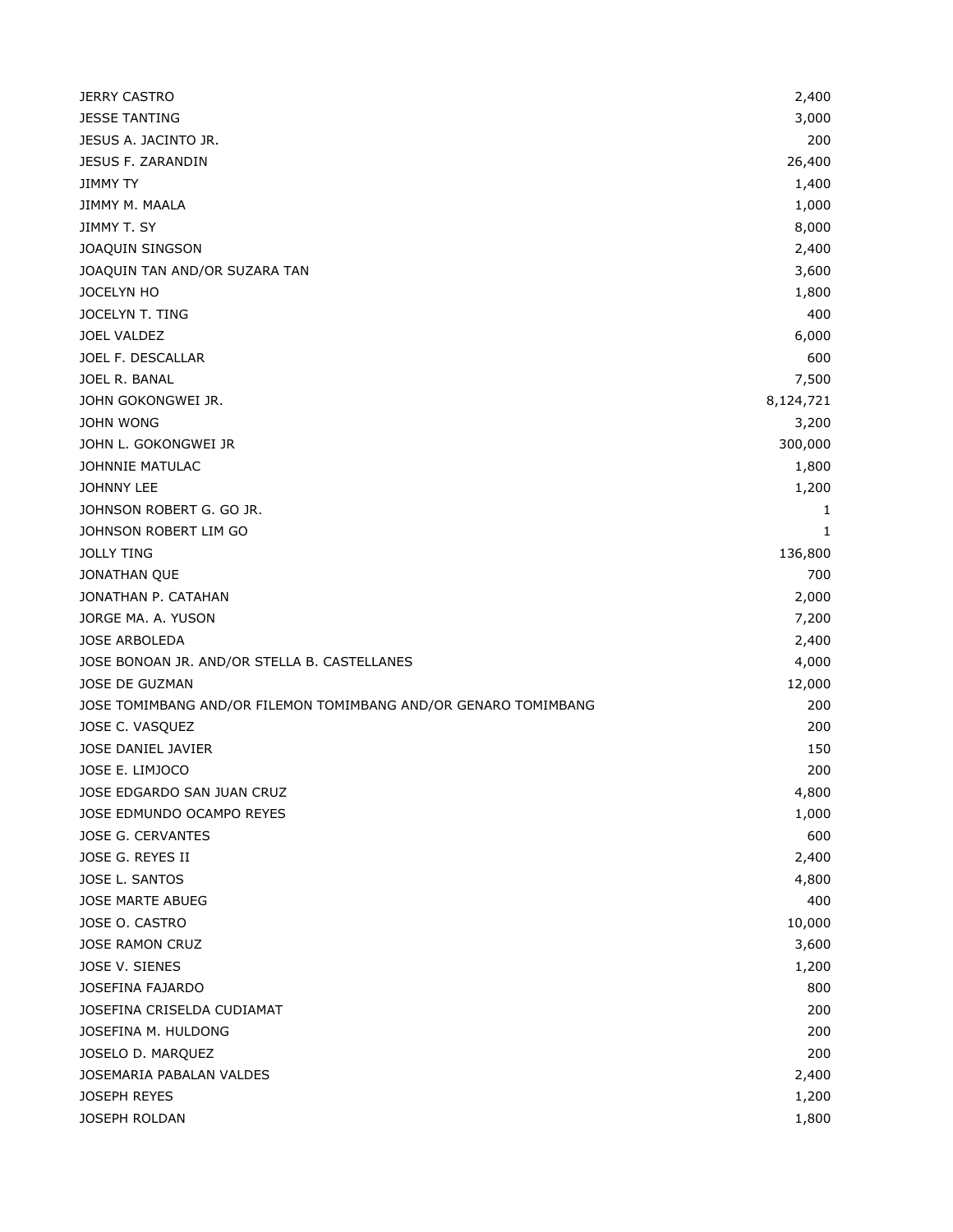| JOSEPH C. ONG                    | 4,000  |
|----------------------------------|--------|
| JOSEPH H. VIOLA                  | 1,200  |
| JOSEPH J. MELVIN                 | 10,400 |
| JOSEPH VINCENT T. SANCHEZ        | 1,200  |
| JOSEPHINE LUGTU                  | 2,000  |
| JOSEPHINE D. UY                  | 3,200  |
| JOSEPHINE J. FRANCISCO           | 1,200  |
| JOSEPHINE T. BUENSUCESO          | 400    |
| <b>JOWETT SY</b>                 | 200    |
| <b>JUAN SEGUNDO</b>              | 2,400  |
| <b>JUAN ANDRES MONTOYA</b>       | 100    |
| JUAN B. HERNANDEZ                | 1,000  |
| JUAN BENJAMIN SORIANO            | 1,800  |
| <b>JUAN MIGUEL MORAS</b>         | 400    |
| JUAN MIGUEL L. ESCALER           | 499    |
| JUANARIO L. FRANCISCO            | 2,400  |
| JUANITA E. PARADJI               | 400    |
| JUANITA M. LIM                   | 2,000  |
| JUANITA O. SERZO                 | 2,400  |
| JUANITA TENG DE LA CRUZ          | 2,000  |
| <b>JUANITO CUASON</b>            | 68,617 |
| <b>JUANITO SY</b>                | 3,600  |
| JUANITO TAN AND/OR CHRISTINE TAN | 22,000 |
| <b>JUANITO UY</b>                | 10,000 |
| JUANITO C. CASTANEDA JR.         | 6,000  |
| <b>JUANITO J. ARROYO</b>         | 600    |
| JULIA P. BAUTISTA                | 18,000 |
| JULIA THERESA SANTIAGO YAP       | 2,400  |
| JULIET O. TANQUIENG              | 4,800  |
| JULIO O. SY SR.                  | 24,000 |
| JULIUS J. SANVICTORES            | 1,000  |
| K. H. JOSEPH UY                  | 7,200  |
| <b>KAREN CHOA</b>                | 50,000 |
| KAREN B. DOMINGUEZ               | 3,600  |
| KAREN Y. CUA                     | 1,200  |
| KATHRINA ENTERPRISES INC.        | 4,200  |
| <b>KELVIN PO</b>                 | 400    |
| <b>KEN GRUMLEY</b>               | 800    |
| KENNETH GRUMLEY ITF MARCO        | 500    |
| KHOON POI                        | 73,200 |
| <b>KING TAN</b>                  | 200    |
| L. M. GARCIA & ASSOCIATES INC.   | 48,000 |
| LACSON STREEGAN INSURANCE CO     | 2,000  |
| LANCE GOKONGWEI                  | 1      |
| LAO HAN LIONG                    | 1,200  |
| LAURA CO                         | 400    |
| LAURA A. POLUMBARIT              | 1,200  |
| LAURA T. SANCHEZ                 | 2,400  |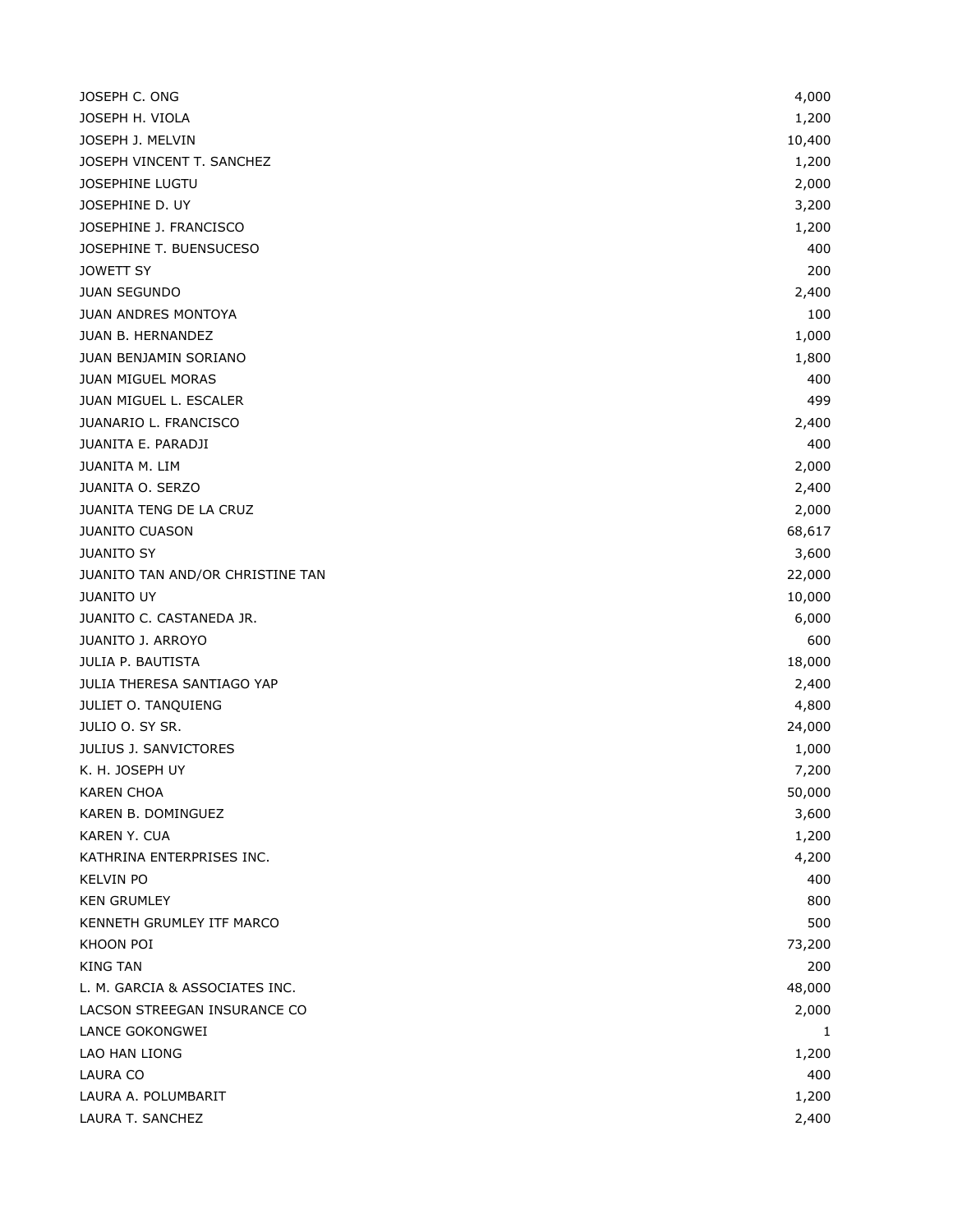| 240<br>1,000<br>LEONARDO BENIGNO JAVIER TAN<br>402<br>LEONARDO M. ERMITA<br>4,800<br>LEONILA M. PEREZ<br>1,200<br><b>LETICIA SY</b><br>1,800<br>LIBERATO BAUTISTA<br>200<br>LIBRADO S. CALILUNG<br>21<br>LIGAYA P. GOLEZ<br>3,000<br>LILIA P ESTRADA<br>200<br>LILIA R. DE LA PAZ<br>1,000<br>LILIAN DE HUA CHAN<br>1,000<br>7,200<br>72,000<br>LILY ANN LIM TAN<br>LILY L. CU<br>18,000<br>LILY S. HO<br>6,000<br>LIM YU KAN<br>666<br>LIN LIN G. CHUNG<br>36,000<br>LINDA ROSE NG KAWSEK<br>48,600<br>LINELL ALVERO<br>800<br>LING LING HAW<br>301<br>180,000<br>LISA YU GOKONGWEI<br>LOLITA M. SY<br>4,000<br>LOPE M. YUVIENCO<br>20,400<br>LOREMILLA C. CABALUNA AND/OR INOCENCIO CABALUNA<br>108<br>7,800<br><b>LORENZO TAN</b><br>LORNA C. FERNANDO<br>600<br>LORNA JOYCE T. TANG<br>3,400<br>1,200<br>LOUISE Y. GOCHAN<br>2,400<br>LOURDES FLORENTINO<br>200<br>LOURDES GATCHALIAN AND/OR RAQUEL BARRIENTOS<br>1,200<br>LOURDES ROXAS<br>2,400<br>LOURDES G. CANO<br>2,400<br>400<br>LOURDES T. JOSE AND/OR MARIO A. JOSE<br>1,200<br>29<br>LUCIA RIVAS<br>1,200<br>12,000<br>36,000<br>LUCY CHUA<br>12,000<br>LUIS M. ERMITANO<br>2,000<br>12,000<br>LUYS SECURITIES COMPANY INC.<br>5,700<br>400<br>400<br>LUZ M. SARMIENTO<br>1,200 | LELY L. CHUA               | 1,000 |
|-----------------------------------------------------------------------------------------------------------------------------------------------------------------------------------------------------------------------------------------------------------------------------------------------------------------------------------------------------------------------------------------------------------------------------------------------------------------------------------------------------------------------------------------------------------------------------------------------------------------------------------------------------------------------------------------------------------------------------------------------------------------------------------------------------------------------------------------------------------------------------------------------------------------------------------------------------------------------------------------------------------------------------------------------------------------------------------------------------------------------------------------------------------------------------------------------------------------------------------------------|----------------------------|-------|
|                                                                                                                                                                                                                                                                                                                                                                                                                                                                                                                                                                                                                                                                                                                                                                                                                                                                                                                                                                                                                                                                                                                                                                                                                                               | LENIE GRACE A. PASCUAL     |       |
|                                                                                                                                                                                                                                                                                                                                                                                                                                                                                                                                                                                                                                                                                                                                                                                                                                                                                                                                                                                                                                                                                                                                                                                                                                               | LEO ROMERO                 |       |
|                                                                                                                                                                                                                                                                                                                                                                                                                                                                                                                                                                                                                                                                                                                                                                                                                                                                                                                                                                                                                                                                                                                                                                                                                                               |                            |       |
|                                                                                                                                                                                                                                                                                                                                                                                                                                                                                                                                                                                                                                                                                                                                                                                                                                                                                                                                                                                                                                                                                                                                                                                                                                               |                            |       |
|                                                                                                                                                                                                                                                                                                                                                                                                                                                                                                                                                                                                                                                                                                                                                                                                                                                                                                                                                                                                                                                                                                                                                                                                                                               |                            |       |
|                                                                                                                                                                                                                                                                                                                                                                                                                                                                                                                                                                                                                                                                                                                                                                                                                                                                                                                                                                                                                                                                                                                                                                                                                                               |                            |       |
|                                                                                                                                                                                                                                                                                                                                                                                                                                                                                                                                                                                                                                                                                                                                                                                                                                                                                                                                                                                                                                                                                                                                                                                                                                               |                            |       |
|                                                                                                                                                                                                                                                                                                                                                                                                                                                                                                                                                                                                                                                                                                                                                                                                                                                                                                                                                                                                                                                                                                                                                                                                                                               |                            |       |
|                                                                                                                                                                                                                                                                                                                                                                                                                                                                                                                                                                                                                                                                                                                                                                                                                                                                                                                                                                                                                                                                                                                                                                                                                                               |                            |       |
|                                                                                                                                                                                                                                                                                                                                                                                                                                                                                                                                                                                                                                                                                                                                                                                                                                                                                                                                                                                                                                                                                                                                                                                                                                               |                            |       |
|                                                                                                                                                                                                                                                                                                                                                                                                                                                                                                                                                                                                                                                                                                                                                                                                                                                                                                                                                                                                                                                                                                                                                                                                                                               |                            |       |
|                                                                                                                                                                                                                                                                                                                                                                                                                                                                                                                                                                                                                                                                                                                                                                                                                                                                                                                                                                                                                                                                                                                                                                                                                                               |                            |       |
|                                                                                                                                                                                                                                                                                                                                                                                                                                                                                                                                                                                                                                                                                                                                                                                                                                                                                                                                                                                                                                                                                                                                                                                                                                               | <b>LILY ANG</b>            |       |
|                                                                                                                                                                                                                                                                                                                                                                                                                                                                                                                                                                                                                                                                                                                                                                                                                                                                                                                                                                                                                                                                                                                                                                                                                                               |                            |       |
|                                                                                                                                                                                                                                                                                                                                                                                                                                                                                                                                                                                                                                                                                                                                                                                                                                                                                                                                                                                                                                                                                                                                                                                                                                               |                            |       |
|                                                                                                                                                                                                                                                                                                                                                                                                                                                                                                                                                                                                                                                                                                                                                                                                                                                                                                                                                                                                                                                                                                                                                                                                                                               |                            |       |
|                                                                                                                                                                                                                                                                                                                                                                                                                                                                                                                                                                                                                                                                                                                                                                                                                                                                                                                                                                                                                                                                                                                                                                                                                                               |                            |       |
|                                                                                                                                                                                                                                                                                                                                                                                                                                                                                                                                                                                                                                                                                                                                                                                                                                                                                                                                                                                                                                                                                                                                                                                                                                               |                            |       |
|                                                                                                                                                                                                                                                                                                                                                                                                                                                                                                                                                                                                                                                                                                                                                                                                                                                                                                                                                                                                                                                                                                                                                                                                                                               |                            |       |
|                                                                                                                                                                                                                                                                                                                                                                                                                                                                                                                                                                                                                                                                                                                                                                                                                                                                                                                                                                                                                                                                                                                                                                                                                                               |                            |       |
|                                                                                                                                                                                                                                                                                                                                                                                                                                                                                                                                                                                                                                                                                                                                                                                                                                                                                                                                                                                                                                                                                                                                                                                                                                               |                            |       |
|                                                                                                                                                                                                                                                                                                                                                                                                                                                                                                                                                                                                                                                                                                                                                                                                                                                                                                                                                                                                                                                                                                                                                                                                                                               |                            |       |
|                                                                                                                                                                                                                                                                                                                                                                                                                                                                                                                                                                                                                                                                                                                                                                                                                                                                                                                                                                                                                                                                                                                                                                                                                                               |                            |       |
|                                                                                                                                                                                                                                                                                                                                                                                                                                                                                                                                                                                                                                                                                                                                                                                                                                                                                                                                                                                                                                                                                                                                                                                                                                               |                            |       |
|                                                                                                                                                                                                                                                                                                                                                                                                                                                                                                                                                                                                                                                                                                                                                                                                                                                                                                                                                                                                                                                                                                                                                                                                                                               |                            |       |
|                                                                                                                                                                                                                                                                                                                                                                                                                                                                                                                                                                                                                                                                                                                                                                                                                                                                                                                                                                                                                                                                                                                                                                                                                                               |                            |       |
|                                                                                                                                                                                                                                                                                                                                                                                                                                                                                                                                                                                                                                                                                                                                                                                                                                                                                                                                                                                                                                                                                                                                                                                                                                               |                            |       |
|                                                                                                                                                                                                                                                                                                                                                                                                                                                                                                                                                                                                                                                                                                                                                                                                                                                                                                                                                                                                                                                                                                                                                                                                                                               |                            |       |
|                                                                                                                                                                                                                                                                                                                                                                                                                                                                                                                                                                                                                                                                                                                                                                                                                                                                                                                                                                                                                                                                                                                                                                                                                                               | LORNA V. ALVAREZ           |       |
|                                                                                                                                                                                                                                                                                                                                                                                                                                                                                                                                                                                                                                                                                                                                                                                                                                                                                                                                                                                                                                                                                                                                                                                                                                               |                            |       |
|                                                                                                                                                                                                                                                                                                                                                                                                                                                                                                                                                                                                                                                                                                                                                                                                                                                                                                                                                                                                                                                                                                                                                                                                                                               |                            |       |
|                                                                                                                                                                                                                                                                                                                                                                                                                                                                                                                                                                                                                                                                                                                                                                                                                                                                                                                                                                                                                                                                                                                                                                                                                                               |                            |       |
|                                                                                                                                                                                                                                                                                                                                                                                                                                                                                                                                                                                                                                                                                                                                                                                                                                                                                                                                                                                                                                                                                                                                                                                                                                               |                            |       |
|                                                                                                                                                                                                                                                                                                                                                                                                                                                                                                                                                                                                                                                                                                                                                                                                                                                                                                                                                                                                                                                                                                                                                                                                                                               |                            |       |
|                                                                                                                                                                                                                                                                                                                                                                                                                                                                                                                                                                                                                                                                                                                                                                                                                                                                                                                                                                                                                                                                                                                                                                                                                                               | LOURDES LILIA MA. G. SISON |       |
|                                                                                                                                                                                                                                                                                                                                                                                                                                                                                                                                                                                                                                                                                                                                                                                                                                                                                                                                                                                                                                                                                                                                                                                                                                               |                            |       |
|                                                                                                                                                                                                                                                                                                                                                                                                                                                                                                                                                                                                                                                                                                                                                                                                                                                                                                                                                                                                                                                                                                                                                                                                                                               | LUCIA LEE                  |       |
|                                                                                                                                                                                                                                                                                                                                                                                                                                                                                                                                                                                                                                                                                                                                                                                                                                                                                                                                                                                                                                                                                                                                                                                                                                               |                            |       |
|                                                                                                                                                                                                                                                                                                                                                                                                                                                                                                                                                                                                                                                                                                                                                                                                                                                                                                                                                                                                                                                                                                                                                                                                                                               | LUCIE Y. CU                |       |
|                                                                                                                                                                                                                                                                                                                                                                                                                                                                                                                                                                                                                                                                                                                                                                                                                                                                                                                                                                                                                                                                                                                                                                                                                                               | LUCIO YAN                  |       |
|                                                                                                                                                                                                                                                                                                                                                                                                                                                                                                                                                                                                                                                                                                                                                                                                                                                                                                                                                                                                                                                                                                                                                                                                                                               |                            |       |
|                                                                                                                                                                                                                                                                                                                                                                                                                                                                                                                                                                                                                                                                                                                                                                                                                                                                                                                                                                                                                                                                                                                                                                                                                                               |                            |       |
|                                                                                                                                                                                                                                                                                                                                                                                                                                                                                                                                                                                                                                                                                                                                                                                                                                                                                                                                                                                                                                                                                                                                                                                                                                               | LUTGARDA C. BAQUIRAN       |       |
|                                                                                                                                                                                                                                                                                                                                                                                                                                                                                                                                                                                                                                                                                                                                                                                                                                                                                                                                                                                                                                                                                                                                                                                                                                               |                            |       |
|                                                                                                                                                                                                                                                                                                                                                                                                                                                                                                                                                                                                                                                                                                                                                                                                                                                                                                                                                                                                                                                                                                                                                                                                                                               | LUZ SIY                    |       |
|                                                                                                                                                                                                                                                                                                                                                                                                                                                                                                                                                                                                                                                                                                                                                                                                                                                                                                                                                                                                                                                                                                                                                                                                                                               | LUZ LOURDES T. PASCUAL     |       |
|                                                                                                                                                                                                                                                                                                                                                                                                                                                                                                                                                                                                                                                                                                                                                                                                                                                                                                                                                                                                                                                                                                                                                                                                                                               |                            |       |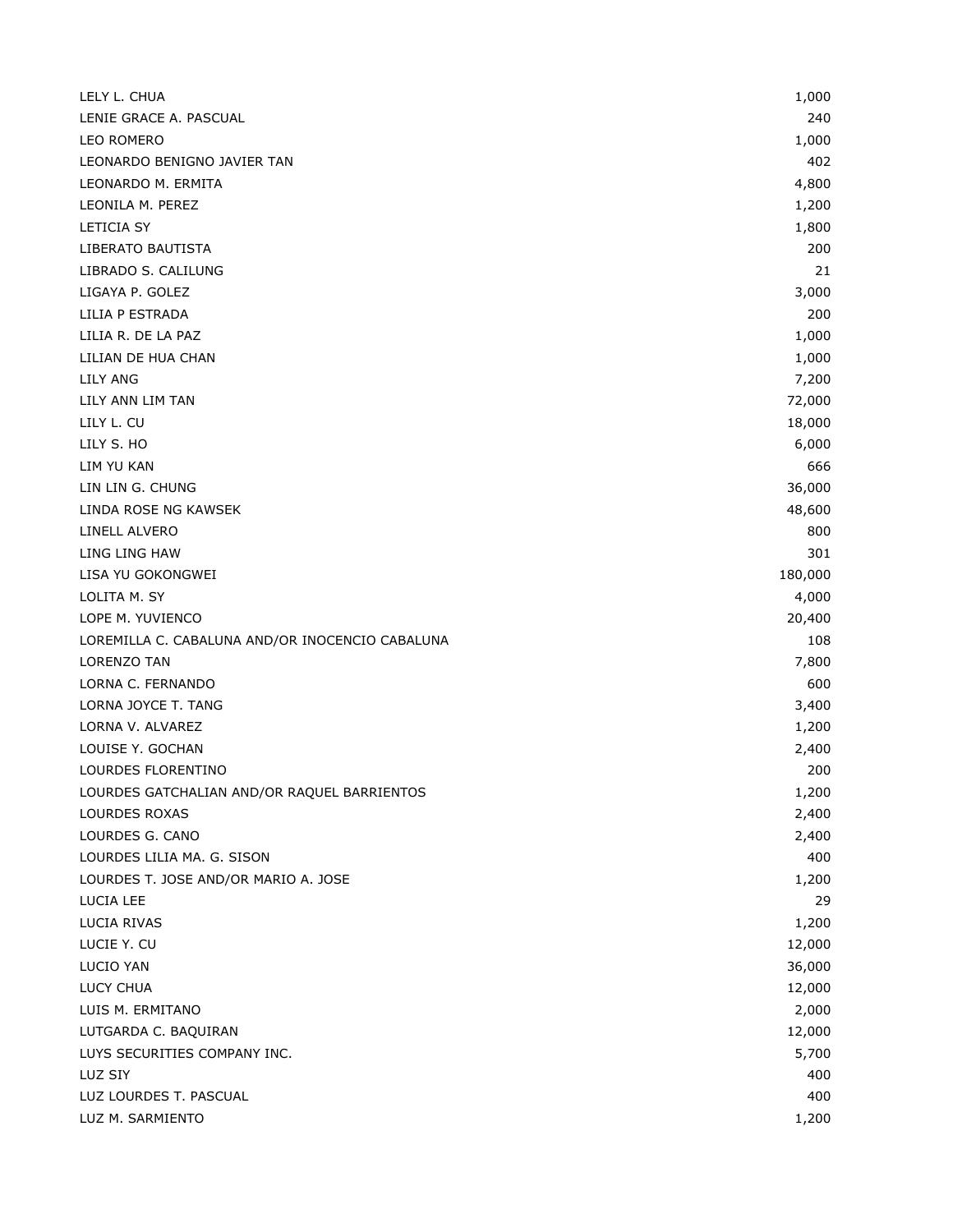| LUZVIMIN LACHICA                                    | 100    |
|-----------------------------------------------------|--------|
| LUZVIMINDA CARPIO                                   | 3,600  |
| LUZVIMINDA NAVARRO- TIQUIA                          | 600    |
| M. KRISHNAN                                         | 12,000 |
| M.E. HOLDING CORPORATION                            | 31,500 |
| M.J. SORIANO TRADING, INC.                          | 100    |
| MA. ANNABELLE M. BAUTISTA AND/OR PROSERFINA RUMBAWA | 900    |
| MA. ASUNCION O. PADILLA                             | 1,200  |
| MA. BELINDA A. PASCUAL                              | 240    |
| MA. CARIDAD IBARRA                                  | 200    |
| MA. CARMELA S. DAOS                                 | 1,600  |
| MA. CECILIA T. SANTOS AND/OR RAMON ENDAYA           | 2,400  |
| MA. CHITA MIGUEL                                    | 200    |
| MA. CONCEPCION TRAJANO                              | 2,400  |
| MA. CRISTITA T. SANTOS                              | 3,600  |
| MA. CYNTHIA NON LAZO                                | 1,800  |
| MA. DOLORES M. ACEVEDO                              | 1,200  |
| MA. ELENA A. MAGSAYSAY                              | 1,200  |
| MA. ELENA L. DELA CRUZ                              | 1,000  |
| MA. ELISA J. HENARES                                | 903    |
| MA. ERLINDA W. ONG-HAY                              | 3,000  |
| MA. GEORGINA V. PEREZ                               | 2,400  |
| MA. HENRIETTA AVERIA                                | 400    |
| MA. LOURDES MACEDA                                  | 1,200  |
| MA. LUZ U. BABIA                                    | 2,400  |
| MA. MAY AQUINO GARCIA                               | 1,200  |
| MA. PAZ DIOKNO                                      | 3,000  |
| MA. PAZ MADRIGAL GONZALES                           | 18,000 |
| MA. ROSANNA REGAL COSCOLLUELA                       | 1,200  |
| MA. TERESA B. ORTIGAS                               | 1,200  |
| MA. THERESA MURGA                                   | 600    |
| MA. VICTORIA C. SANCHEZ                             | 1,200  |
| MA. VICTORIA R. PUYAT                               | 6,000  |
| MACARIO SOLIO                                       | 1,800  |
| MADELEINE SERVANDO                                  | 1,000  |
| MAGDALENE YEN LIM                                   | 3,600  |
| MAGSIKAP B. MOLE                                    | 800    |
| MANDARIN SECURITIES CORP.                           | 200    |
| <b>MANOHAR MUKHEY</b>                               | 600    |
| MANUEL ABELLADA                                     | 10,200 |
| MANUEL SO                                           | 300    |
| MANUEL B. CAMACHO AND/OR ELEANOR CAMACHO            | 2,400  |
| MANUEL B. ZAMORA JR.                                | 47,400 |
| MANUEL C. TAN                                       | 6,600  |
| MANUEL G. AHYONG JR.                                | 560    |
| MANUEL M. LOPEZ                                     | 18,000 |
| MANUEL M. LOPEZ AND/OR TERESA L LOPEZ               | 3,000  |
| MANUEL V. KARINGAL                                  | 6,000  |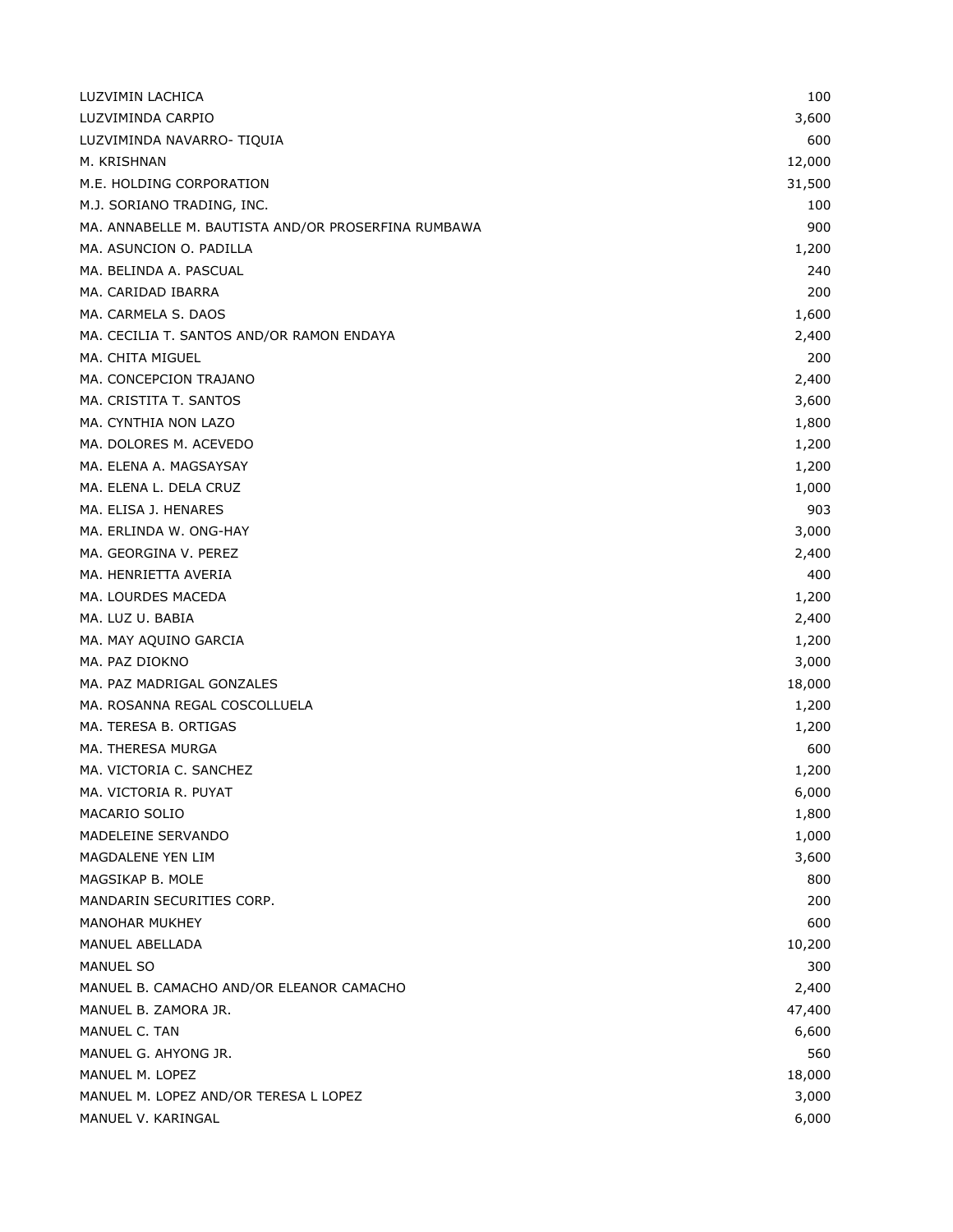| MANUELA D. MANDAPAT                              | 200    |
|--------------------------------------------------|--------|
| MANUELA E. ESPIRITU                              | 200    |
| MARCELINA Q. TAN                                 | 1,200  |
| MARCELINO M. POMPA                               | 1,000  |
| MARCIANO V. QUINTANA AND/OR MA. LOURDES QUINTANA | 200    |
| MARGARITA L. ESCALER                             | 501    |
| MARI-ROSE I. VERGARA                             | 2,400  |
| MARIA MILAGROS T. GARCIA                         | 1,800  |
| MARIA VICTORIA G. ALORA                          | 900    |
| <b>MARIAN REYES</b>                              | 1,200  |
| MARIANA L. ARENAS                                | 400    |
| MARIANO ANG                                      | 3,291  |
| <b>MARIANO TAN</b>                               | 2,200  |
| MARIANO H. DIZON                                 | 900    |
| MARIANO L. LEE                                   | 3,000  |
| MARIANO O. ONG                                   | 10,000 |
| MARIANO R. BALAUAG                               | 1,000  |
| <b>MARIE CLAIRE MABUTAS</b>                      | 202    |
| MARIETA BERNADETTE A. SEVILLA                    | 5,000  |
| MARIETTA CO                                      | 200    |
| MARIETTA COCHIEN                                 | 3,600  |
| MARIETTA A. BALGOS                               | 4,800  |
| MARIEVIC RAMOS ANONUEVO                          | 6,000  |
| MARILOU AREVALO AND/OR JESS BRAZIL               | 600    |
| MARILOU S. GENUINO                               | 2,000  |
| MARILOU S. GENUINO AND/OR MICHAEL S. GENUINO     | 600    |
| MARILYN DE LA ROSA                               | 200    |
| <b>MARILYN TAN</b>                               | 7,200  |
| MARINA T DEQUILLA                                | 7,200  |
| MARINO OLONDRIZ Y CIA                            | 1,000  |
| MARIO ALIBUDBUD                                  | 1,200  |
| <b>MARIO ALMARIO</b>                             | 400    |
| MARIO CARLO EPINO                                | 200    |
| MARIO NG BON GIE                                 | 171    |
| MARISSA A. YU                                    | 3,360  |
| MARITESS G. AHYONG                               | 3,360  |
| MARIVIC G. AHYONG                                | 560    |
| MARK VINCENT L. ESCALER                          | 499    |
| MARKET CAPITAL & SEC INC - GUAGUA SAVINGS        | 2,000  |
| MARKET CAPITAL & SEC INC - LINDA ONGHAY          | 5,000  |
| MARY ANN REYES                                   | 500    |
| MARY C. ONG                                      | 600    |
| MARY DE LEON RUFINO                              | 14,400 |
| MARY ELIZABETH S. LESACA                         | 12,000 |
| MARY GRACE BUENCAMINO                            | 2,000  |
| MARY JENNIFER M. BALLESIL                        | 2,000  |
| MARY ROSE J. GARCIA                              | 600    |
| MARY THERESE L. LEGASPI                          | 200    |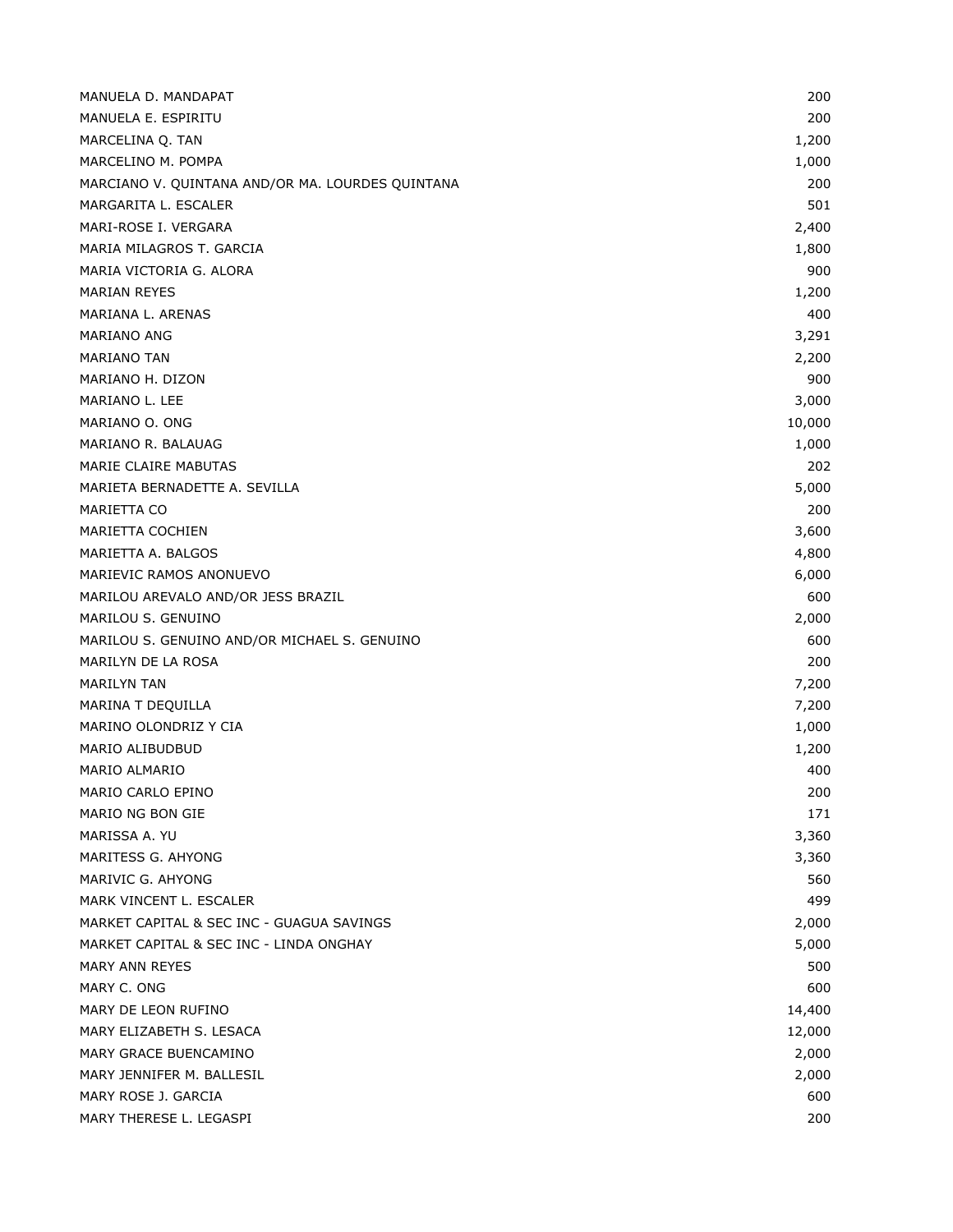| MAURO DEL CASAL AND/OR NORMA DEL CASAL | 1,000  |
|----------------------------------------|--------|
| MAX O. BORROMEO                        | 100    |
| MAXIMINO EDRALIN JR.                   | 2,400  |
| MAXIMO VILLABROZA                      | 300    |
| MAXWELL G. AHYONG                      | 3,360  |
| MAY ANN JUDITH MASKE FLORES            | 2,400  |
| MDR SECURITIES INC.                    | 1,400  |
| MEDRING SIOCO                          | 7,223  |
| MELCHOR DELOSO                         | 800    |
| MELDIN AL ROY                          | 250    |
| MELINDA V. SISON                       | 1,200  |
|                                        |        |
| MENARDO G. JIMENEZ JR.                 | 1,200  |
| MERCANTILE SECURITIES CORPORATION      | 10,000 |
| MERCEDES AUSTRIA                       | 400    |
| MERCURY GROUP OF COMP. INC.,           | 31,500 |
| MERLE F. DE LA CRUZ-ODI                | 12,000 |
| METAPHIL INC. RETIREMENT FUND          | 200    |
| MIA GENTUGAYA                          | 2,400  |
| MICHAEL CHAN                           | 65,000 |
| MICHAEL GUY                            | 200    |
| MICHAEL SANCHEZ                        | 3,600  |
| MICHAEL L. ESCALER                     | 1,000  |
| MIGUEL TAN                             | 2,400  |
| MIGUEL O. COJUANGCO                    | 35,000 |
| MIGUELA SY GO                          | 18,000 |
| MILAGROS CHENG                         | 24,000 |
| MILAGROS CLARINO                       | 900    |
| MILAGROS YNSON                         | 2,400  |
| MILAGROS A. DOMINGO                    | 400    |
| MILAGROS A. DOMINGO                    | 200    |
| MILAGROS B ZIALCITA                    | 600    |
| MILAGROS C. LIQUETE                    | 2,400  |
| MILTON A. ADAMSON                      | 420    |
| MIN LI HUI                             | 1,200  |
| MINDA LEDESMA                          | 400    |
| <b>MIRRIAM SIAO</b>                    | 4,800  |
| MODESTA CORDERO                        | 18,000 |
| MONICA B. MANALO                       | 12,600 |
| MONINA MARANON                         | 9,029  |
| MONINA S. ILAO                         | 1,000  |
| MOUNT PEAK SECURITIES INC.             | 1,000  |
| MURIEL SY                              | 24,000 |
| <b>MYRNA CAMPOS</b>                    | 1,800  |
| NANYANG PROPERTIES INC                 | 9,600  |
| NAPOLEON D. CRUZ AND/OR FELIPE CRUZ    | 3,600  |
|                                        |        |
| NAPOLEON D. CRUZ AND/OR LUISA CRUZ     | 3,600  |
| NAPOLEON DE JESUS DOMINGO JR.          | 800    |
| NAPTALIE CONTRERAS VANGUARDIA          | 10,000 |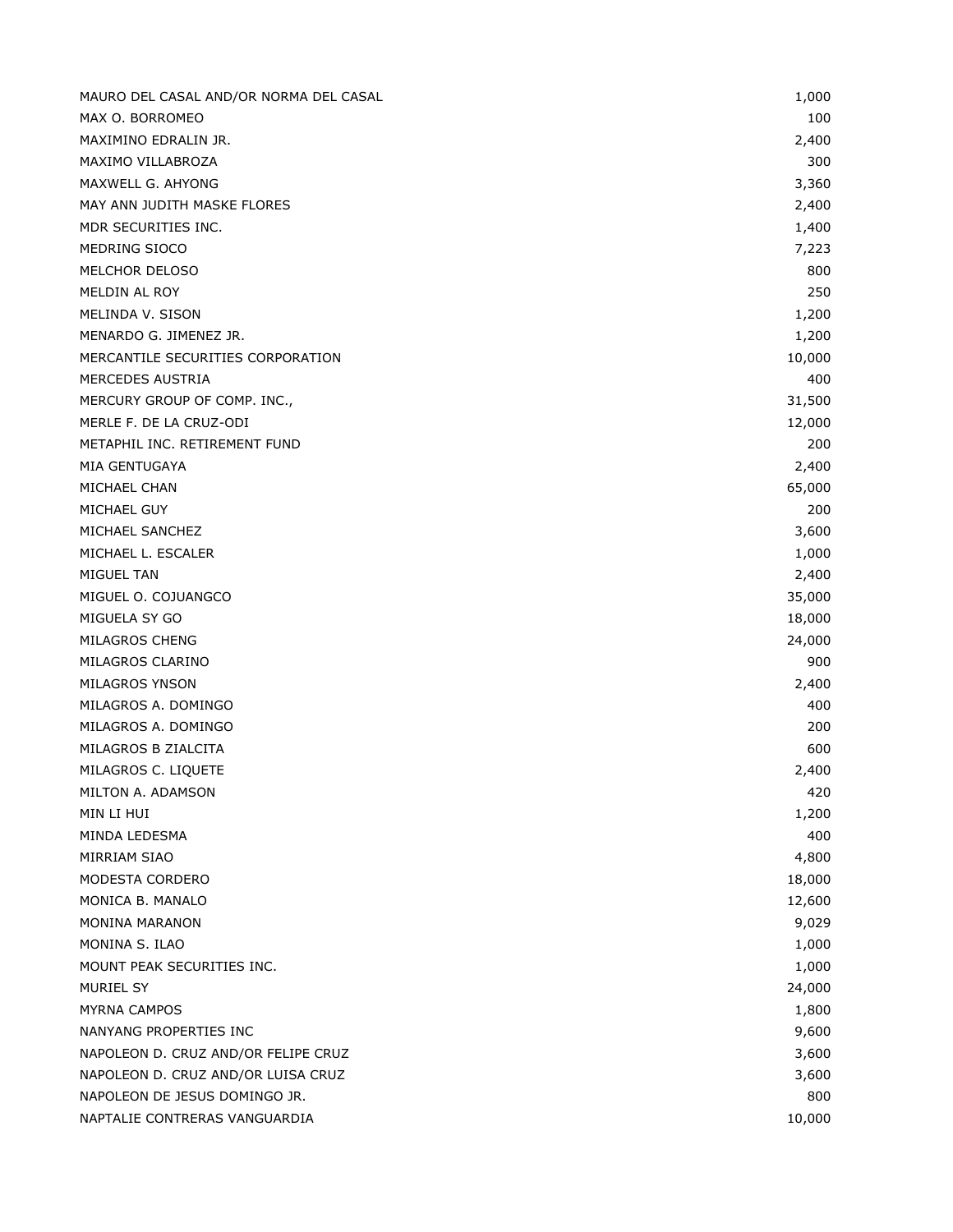| NARCISO CAPITO JR.                       | 3,600   |
|------------------------------------------|---------|
| NEIL ALVIN C. TANDOC                     | 1,200   |
| <b>NELSON BONA</b>                       | 200     |
| <b>NELSON LIM</b>                        | 28,800  |
| <b>NELSON YAP</b>                        | 1,800   |
| NEMENSIA LEOCHICO TAYLO                  | 600     |
| NENA NGO CUA                             | 4,800   |
| NENETTE ZAPANTA LEE                      | 1,000   |
| NENITA JAVELLANA                         | 18,000  |
| NENITA SY AND/OR LETICIA SY              | 200     |
| NENITA D. KAPCHAN                        | 19,800  |
| NERES L. MEDINA                          | 1,600   |
| NERIDA ESGUERRA                          | 200     |
| <b>NESTOR DIZON</b>                      | 3,600   |
| <b>NESTOR FABRA</b>                      | 400     |
| NESTOR FELICIO                           | 1,200   |
| <b>NESTOR SEVILLA</b>                    | 200     |
| <b>NESTOR TAN</b>                        | 600     |
| NESTOR M. SEVILLA                        | 400     |
| NEW WORLD SECURITIES CO. INC.            | 3,300   |
| NG LENG                                  | 20,000  |
| NI YEE                                   | 1,000   |
| NICASIO C. CABANEIRO                     | 3       |
| NILO GRET                                | 400     |
| NOEL L. ESCALER                          | 1,000   |
| <b>NOEMI MONSOD</b>                      | 1,200   |
| NOEMI E. MIRANDA                         | 200     |
| NOFRANDO R. DOMINGO                      | 7,200   |
| NORBERTO MENDIOLA                        | 3,611   |
| NOREEN MAY ELAYDO                        | 400     |
| NORMA AREVALO                            | 2,000   |
| NORMA DE BORJA AND/OR RUFINA M. DE BORJA | 800     |
| O STA.MARIA                              | 400     |
| OFELIA V. VIOLA                          | 9,000   |
| OLIVIA HUANG                             | 300     |
| OLIVIA O. LAO                            | 400     |
| ONG KONG PO                              | 30,000  |
| <b>ONG TIONG</b>                         | 204,996 |
| OPHELIA C. IGNACIO                       | 2,000   |
| OPTIMUM SOURCE, INC.                     | 10,000  |
| ORIENTRADE SECURITIES INC                | 25,000  |
| OSCAR FERNANDEZ AND/OR ESTHER FERNANDEZ  | 6,000   |
| <b>OSCAR GRANDE</b>                      | 12,000  |
| OSCAR LARRY F. FAMARIN                   | 800     |
| OWEN NATHANIEL S. AU ITF LI MARCUS M. AU | 5       |
| PABLITO M. ONG                           | 1,200   |
| PABLO PANLILIO                           | 10,000  |
| PACIFIC BASIN SECURITIES COMPANY INC.    | 2,000   |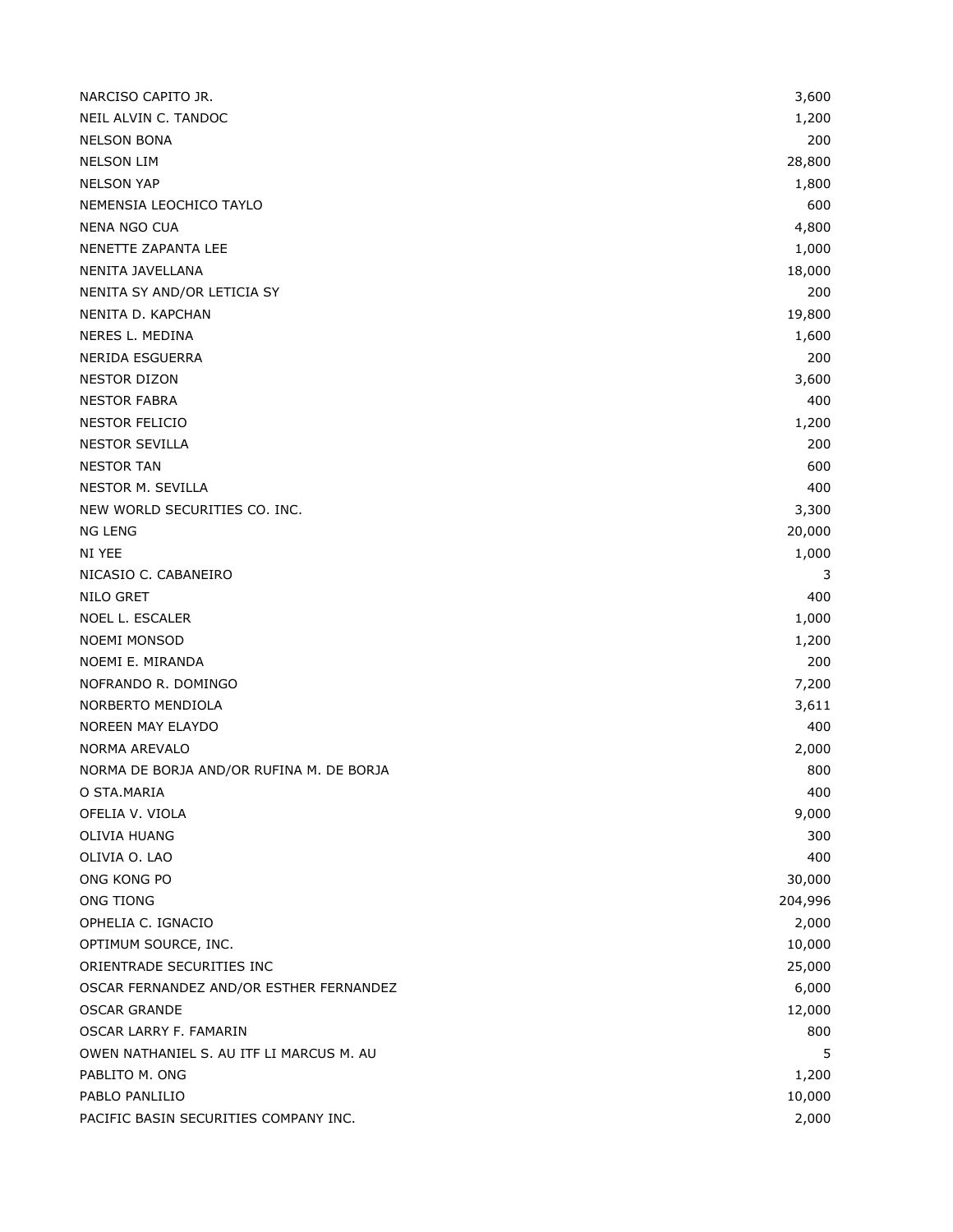| PACIFICO B. TACUB                         | 20,669        |
|-------------------------------------------|---------------|
| PACIFICO B. TACUB                         | 10,000        |
| PACIFICO L. GARCIA III                    | 9,029         |
| PACITA NGOCHUA LEE                        | 72,000        |
| PACITA R. SANTOS                          | 400           |
| PAN-ASIA SECURITIES CORP.                 | 40,000        |
| PAPA SECURITIES CORP. A/C HECTOR FLORENTO | 1,000         |
| PAQUITO C. BUENASEDA                      | 3,000         |
| PASTOR JAVIER                             | 600           |
| PATRICIA ANN YU                           | 7,200         |
| PATRICK NGOCHUA                           | 48,000        |
| PATRICK HENRY GO                          | 10,000        |
| PAULINA L. FUGOSO                         | 4,800         |
| <b>PAZ NASSER</b>                         | 10            |
| PAZ V. ABIS                               | 1,200         |
| PAZ Y. FORES                              | 4,000         |
| PCD NOMINEE CORPORATION (FILIPINO)        | 486,274,832   |
| PCD NOMINEE CORPORATION (NON-FILIPINO)    | 1,076,611,048 |
| <b>PCIB</b>                               | 3,542         |
| PEDRO NARVASA                             | 2,000         |
| PEDRO L. MATARAGNON                       | 7,800         |
| PEREGRINA V. ALVAREZ                      | 2,400         |
| PEREGRINE SECURITIES PHILS INC            | 9,600         |
| PERLA SABALLE                             | 1,000         |
| PETER MANGASING                           | 4,800         |
| PETER C. L. YU                            | 24,000        |
| PETER G. SANDOVAL                         | 4,800         |
| PETER GO SU                               | 1,800         |
| PETER T. CHUA                             | 131           |
| PHIL ASIA EQUITY SEC INC V-054            | 5,000         |
| PHIL ASIA LIFE ASSURANCE CORPORATION      | 20,000        |
| PHIL-ASIA AGRO-INDUSTRIAL CORP            | 9,000         |
| PHILEX RETIREMENT TRUST                   | 10,000        |
| PHILIP YAP                                | 200           |
| PHILIP L. CHIONGBIAN                      | 14,000        |
| PHILIPPINE ADVERTISING COUNSELORS, INC    | 4,440         |
| PIERCE INTERLINK SECURITIES INC           | 11,360        |
| PILMICO FOODS CORPORATION RETIREMENT FUND | 400           |
| PNB SECURITIES INC.                       | 12,000        |
| PNB SECURITIES INC. (DUEYL001)            | 6,000         |
| PO SI BIN                                 | 3,600         |
| POLLY CHUA                                | 1,800         |
| PRISCILLA S. VARGAS                       | 200           |
| PROJECTS PROPONENT & DEV. CORP.           | 3,600         |
| PROSERFINA M. RUMBAWA                     | 14,400        |
| PUA YOK BING                              | 600           |
| PURITA GAMBOA                             | 2,000         |
| QUALISEC #20021                           | 2,000         |
|                                           |               |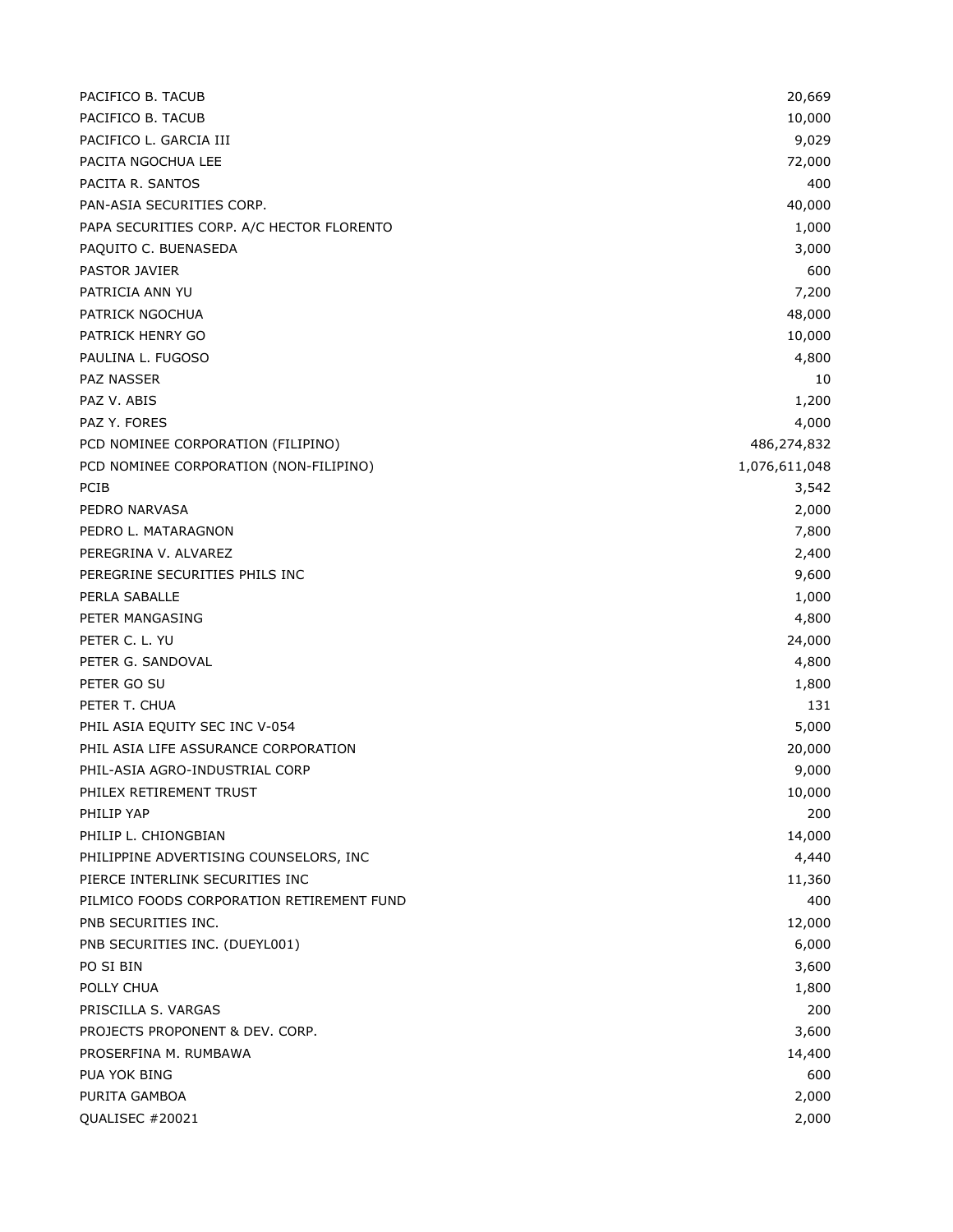| <b>QUALITY INVESTMENTS &amp; SEC CORP</b>       | 903,000 |
|-------------------------------------------------|---------|
| R & L INVESTMENTS, INC.                         | 12,400  |
| R. COYIUTO SECURITIES, INC.                     | 82,000  |
| R. COYIUTO SECURITIES, INC. A/C #000144         | 5,000   |
| R. COYIUTO SECURITIES, INC. A/C #000145         | 5,000   |
| R. COYIUTO SECURITIES, INC. A/C #000146         | 5,000   |
| R. COYIUTO SECURITIES, INC. A/C #000147         | 5,000   |
| R. COYIUTO SECURITIES, INC. A/C #000190         | 10,000  |
| R. COYIUTO SECURITIES, INC. A/C #000216         | 5,000   |
| R. COYIUTO SECURITIES, INC. A/C #000261         | 10,000  |
| R. COYIUTO SECURITIES, INC. A/C #300102         | 28,000  |
| R. COYIUTO SECURITIES, INC. A/C #300103         | 5,000   |
| R. COYIUTO SECURITIES, INC. A/C #300112         | 10,000  |
| R. NUBLA SECURITIES INC.                        | 24,100  |
| R.J. DEL PAN AND COMPANY                        | 36,000  |
| RAFAEL A. MANGALI                               | 200     |
| RAFAEL B. DE PERALTA JR.                        | 3,800   |
| RAFAEL B. ORTIGAS                               | 800     |
| RAFAEL G. HECHANOVA AND/OR EUMELIA C. HECHANOVA | 16,800  |
| RAISSA C. HECHANOVA                             | 400     |
| RAJU SUJANANI                                   | 9,600   |
| RAMON A. GANA                                   | 1,800   |
| RAMON E. ABASOLO                                | 1,200   |
| RAMON L. CHIU                                   | 90,285  |
| RAMON V. KARINGAL                               | 2,400   |
| RAMON Y. TAN                                    | 1,200   |
| RAUL T. CRISOSTOMO                              | 1,200   |
| RAYMOND REYES ONG                               | 400     |
| RAYMOND T. REBOREDO                             | 200     |
| RC WEST CDO FOUNDATION INC.                     | 7,000   |
| RCDC MANAGED A/C #0106                          | 2,000   |
| REBECCA TANUNLIONG                              | 1,200   |
| REBECCA GUANCO FERNANDO                         | 5,400   |
| REBECCA R. DE VERA                              | 400     |
| REENA H. ANGELES                                | 4,800   |
| REGINA CAPITAL DEV. CORP. 000119                | 600     |
| REGINA CAPT. DEV'T CORP. #000551                | 300     |
| REMEDIOS G. ARELLANO                            | 9,000   |
| REMEDIOS TIU TAN                                | 2,000   |
| <b>REMILO TIAMSON</b>                           | 600     |
| RENATO FERNANDEZ AND/OR HELEN G. FERNANDEZ      | 2,400   |
| RENATO HERNANDEZ AND/OR PILAR HERNANDEZ         | 800     |
| RENATO V. LORENZO                               | 12,000  |
| RENE AMANDO F. TAGLE                            | 2,400   |
| RENE D. REYES                                   | 600     |
| RENEE D. RUBIO                                  | 36,000  |
| RENEE D. RUBIO AND/OR CESAR A. RUBIO            | 32,400  |
| REYNALDO CHAN                                   | 1,200   |
|                                                 |         |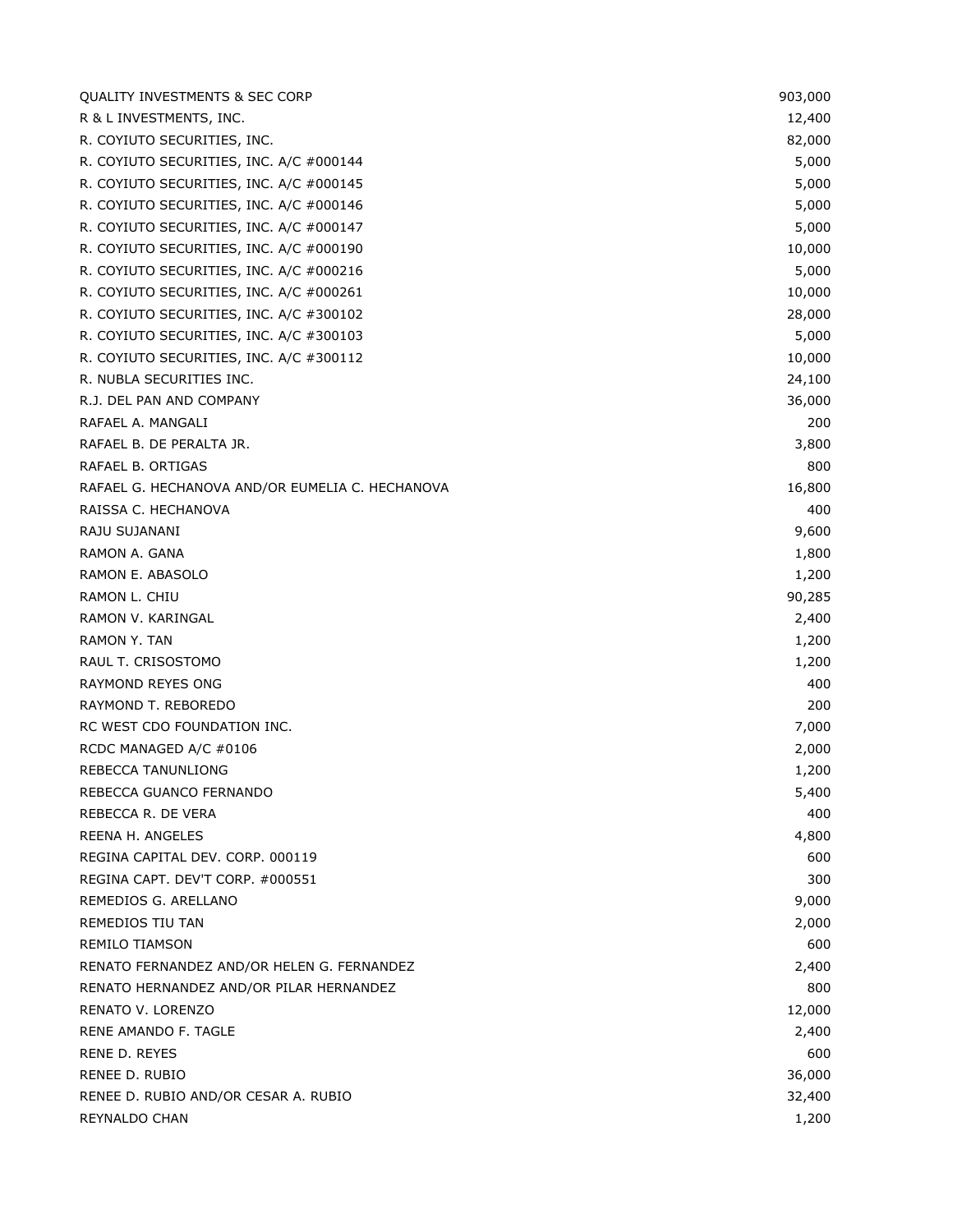| REYNALDO MARTIREZ                               | 400     |
|-------------------------------------------------|---------|
| REYNALDO M. BANGSAL                             | 700     |
| REYNALDO M. FUENTES                             | 3,600   |
| REYNALDO P. YANZON                              | 2,400   |
| RHODIE D. NIDEA JR.                             | 2,400   |
| RICARDO ROMULO AND/OR ALESSANDRA T. SQUILLANTIN | 2,400   |
| RICARDO C. ASANON                               | 6,000   |
| RICARDO C. CASTRO                               | 24,000  |
| RICARDO GONZAGA SANTIAGO                        | 9,029   |
| RICHARD A. ZAMORA                               | 600     |
| RICHARD L. ANG                                  | 7,200   |
| RICK O. VITUG                                   | 1,800   |
| RICO GEN. INSURANCE CORP.                       | 8,200   |
| RIZALINA C. BULURAN                             | 600     |
| <b>RLC ADJUSTMENT</b>                           | 1,400   |
| <b>ROBERT LEE</b>                               | 3,600   |
| ROBERTO REYES AND/OR CONSORCIA REYES            | 2,400   |
| ROBERTO FABROS DE OCAMPO                        | 1       |
| ROBERTO R. REYES                                | 800     |
| ROBIN CO                                        | 1,200   |
| ROBINA YU GOKONGWEI                             | 360,000 |
| RODERICK ALAIN ALVAREZ                          | 1,000   |
| RODERICK L. NGO                                 | 600     |
| RODERICK M. GRACIA                              | 48,000  |
| RODOLFO B. HERRERA                              | 1,800   |
| RODOLFO C. SUN                                  | 2,000   |
| RODOLFO C. YAN                                  | 3,600   |
| RODOLFO TE HABLA                                | 1,200   |
| RODRIGO P. CASTELO                              | 1,800   |
| ROGELIO BORROMEO                                | 8,800   |
| ROLANDO C. RODRIGUEZ                            | 663     |
| ROMAN T. YAP                                    | 24,000  |
| ROMEO CHENG                                     | 1,200   |
| ROMEO ISABELO SR.                               | 2,400   |
| ROMEO REAL AND/OR EVELYN REAL                   | 2,400   |
| ROMEO RIPALDA                                   | 6,000   |
| ROMEO TONGOL                                    | 600     |
| ROMEO A. MACAPAGAL                              | 10,834  |
| ROMMEL AMORANTO                                 | 600     |
| ROSA GO CHUA                                    | 2,000   |
| ROSALINA LEE TIU                                | 19,000  |
| ROSARIO DE LEON                                 | 1,000   |
| ROSARIO L. SANTOS                               | 600     |
| ROSARIO M. BUCASAS                              | 200     |
| ROSE TIU                                        | 1,100   |
| ROSE ANNE TANALGO                               | 3,000   |
| ROSELLE MACASU AND/OR A. TAN                    | 100     |
| ROSEMARIE M. NILLASCA                           | 1,200   |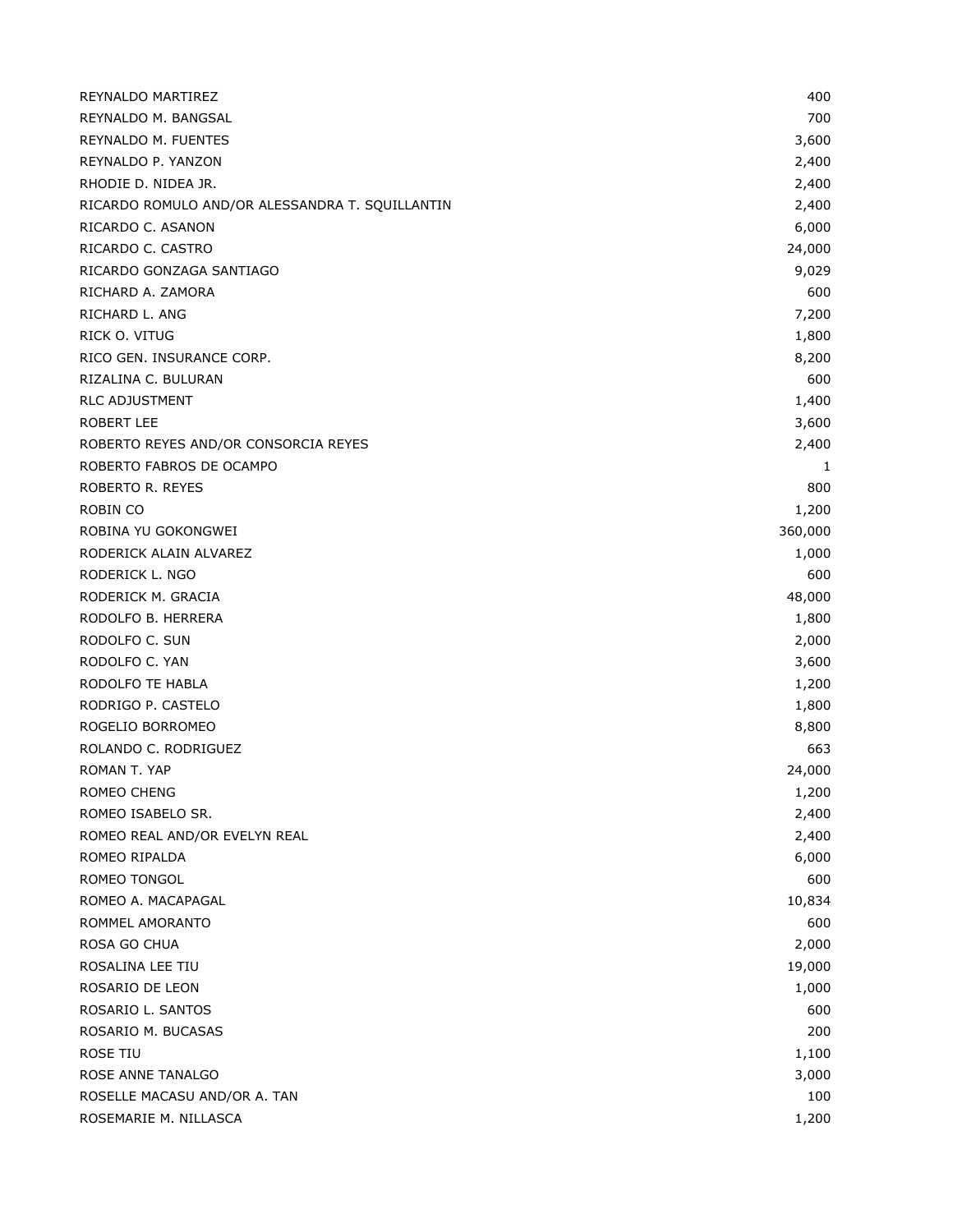| ROSIE DY                                        | 3,600   |
|-------------------------------------------------|---------|
| ROSITA V. CARIAGA                               | 600     |
| ROSSELLINA J. ESCOTO                            | 2,400   |
| <b>RUBEN YU</b>                                 | 12,000  |
| RUFIA DOROTHY CRUZ                              | 3,600   |
| RUTH M. PEDROSA                                 | 1,320   |
| S.J. ROXAS & COMPANY INC.                       | 100     |
| <b>SABAS SUAREZ</b>                             | 49,200  |
| SALLY CO                                        | 200     |
| SAMUEL C. UY                                    | 324,000 |
| <b>SEBASTIAN YU</b>                             | 30,000  |
| SEC ACCOUNT FAO: VARIOUS CUSTOMERS OF GUOCO SEC | 2,400   |
| SERGIO LLAMAS NARANJILLA JR.                    | 22,500  |
| SERGIO S. MARQUEZ                               | 200     |
| SEVERINO BELARMINO AND/OR MARIN VELARMINO       | 10      |
| SEVERINO GABRIEL                                | 400     |
| SEVERINO S. BANZON AND/OR LOURDES M. BANZON     | 6,000   |
| SHAM H. MIRCHANDANI                             | 9,800   |
| SHAM H. MIRCHANDANI                             | 21,325  |
| SHIRLEY CUA                                     | 1,000   |
| SILVIA T. LIU                                   | 9,000   |
| SIMON S. GO                                     | 3,600   |
| SOCORRO N. JAVIER                               | 200     |
| SOFIA MANZANILLO                                | 2,400   |
| SOLIDBANK T/A #C-20010                          | 7,000   |
| <b>SONIA TIBAY</b>                              | 1,200   |
| SOTERO ANG                                      | 17      |
| STANDARD SECURITIES CORP.                       | 1,000   |
| <b>STEPHEN ONG</b>                              | 14,000  |
| SUN HUNG KAI SEC (PHIL) INC (A/C "C")           | 4,000   |
| SUN HUNG KAI SEC (PHIL) INC (A/C "K")           | 5,000   |
| SUN HUNG KAI SEC (PHIL) INC (A/C "M")           | 1,000   |
| SUN HUNG KAI SEC (PHIL) INC (A/C #D1006)        | 4,000   |
| SUN HUNG KAI SEC (PHIL) INC (A/C #DY002)        | 500     |
| SUN HUNG KAI SEC (PHIL) INC (A/C #MA046)        | 14,400  |
| SUN HUNG KAI SEC (PHIL) INC (A/C #ON021)        | 5,000   |
| SUN HUNG KAI SEC (PHIL) INC (A/C #RU002)        | 18,000  |
| SUSAN CAGUINGUIN                                | 1,200   |
| SUSAN DIAZ                                      | 1,200   |
| <b>SUSAN LIM</b>                                | 3,600   |
| <b>SUSAN YAO</b>                                | 48,000  |
| SUSAN L. TONGALAG                               | 100     |
| <b>SUSANA TAN LEE</b>                           | 72,000  |
| SUSIE A. MADULID                                | 1,200   |
| SY ENG TIN                                      | 400     |
| SY TIONG SHIOU                                  | 10,000  |
| SYLVESTER S.K. HUNG                             | 40,000  |
| SYLVIA T. GOTAUCO                               | 3,600   |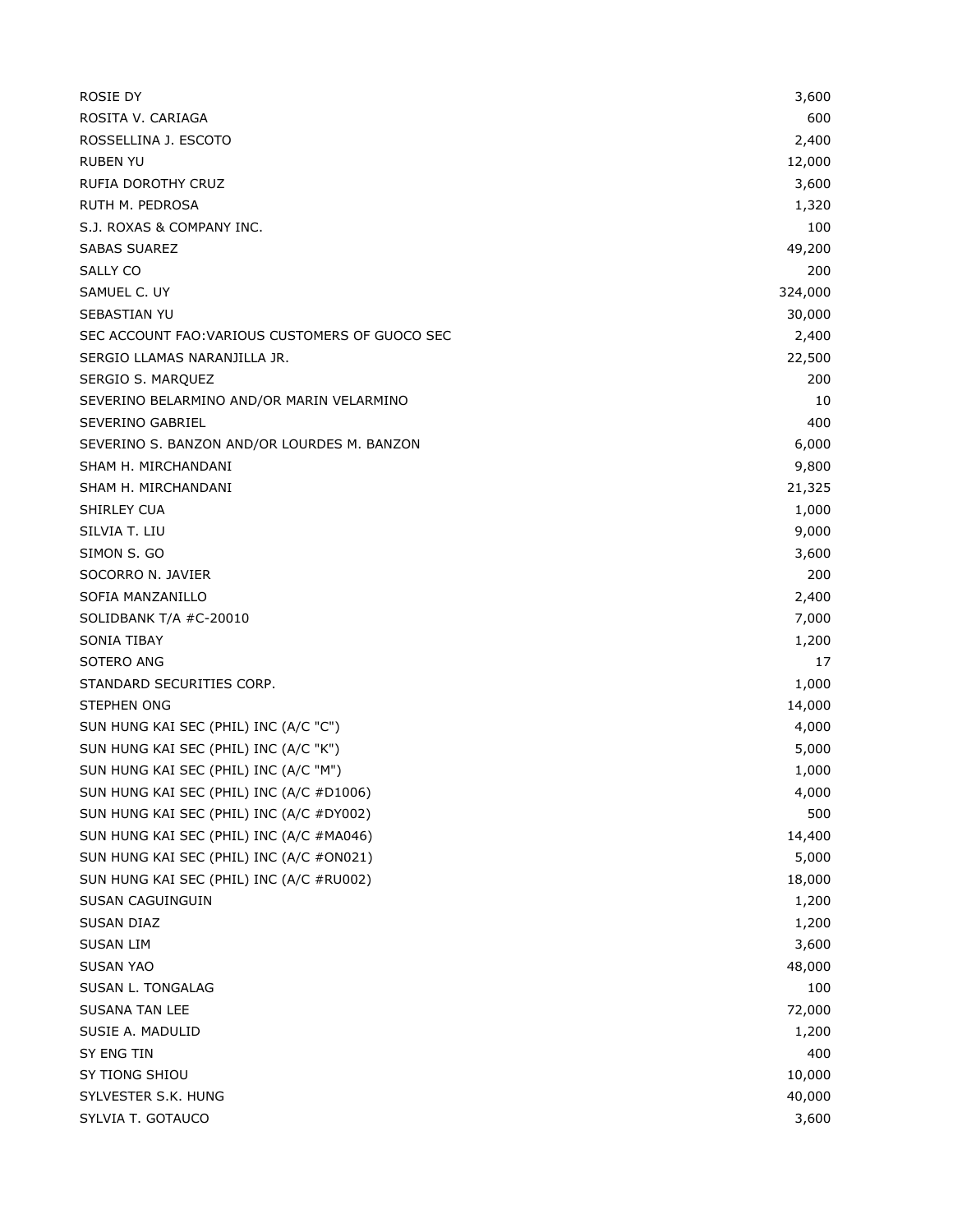| TAKASAGO TRADING CORP. INC.                 | 36,000  |
|---------------------------------------------|---------|
| TAN BIN YAM                                 | 3,000   |
| TANSENGCO & CO. INC.                        | 4,200   |
| TEODORO VILLARMIA JR.                       | 2,400   |
| TEOFILO VILLONCO JR.                        | 64,800  |
| TEOFILO B. EUGENIO JR.                      | 1,200   |
| <b>TERESA BARRETTO</b>                      | 18,000  |
| TERESA CRISOSTOMO EDEZA                     | 600     |
| <b>TERESITA FLORES</b>                      | 108,000 |
| TERESITA GOCHOCO AND/OR JOAQUIN J. TERESITA | 600     |
| <b>TERESITA A VILLENA</b>                   | 600     |
| TERESITA M. MACATANGAY                      | 4,200   |
| TERESITA OLMEDO OLIZON                      | 3,000   |
| TERESITA T. QUAZON                          | 78,000  |
| <b>TERRY LIM</b>                            | 2,400   |
| <b>TERRY SY</b>                             | 1,800   |
| THERESA CHUA                                | 18,000  |
| THERESE E. DABAO                            | 1,500   |
| TIFFANNY L. TING                            | 600     |
| <b>TINA YOUNG</b>                           | 200     |
| TIU KONG LIAN                               | 1,834   |
| TIU SIAO PEK                                | 400     |
| TOMAS R. DE LEON AND/OR MARY ANN L. CANA    | 1,000   |
| TORRANCE DEVELOPMENT CORPORATION            | 14,650  |
| TRANSNATIONAL SECURITIES, INC.              | 500     |
| TRINIDAD P. ALCID                           | 8,400   |
| TRITON SECURITIES CORPORATION               | 1,200   |
| <b>TSAI SZU</b>                             | 20,000  |
| UBP SECURITIES, INC.                        | 14,018  |
| UBP TA#210-50078-8                          | 28,000  |
| UCPB TRUST ACCOUNT TA#90-1576               | 1,600   |
| UNITED REALTY CORPORATION                   | 8,000   |
| URBANCORP INVESTMENTS INC.                  | 31,500  |
| UY PHIEK TONG                               | 12,000  |
| VENTURE SECURITIES, INC. #13                | 2,000   |
| VICENTE B. K. KHU                           | 600     |
| VICENTE L. PANG AND/OR MARGARET S. PANG     | 2,000   |
| VICENTE R. AYLLON                           | 9,000   |
| VICENTE R. MUNOZ JR.                        | 5,000   |
| VICHELLI CHURCHILL SAY                      | 2,400   |
| <b>VICKY PE</b>                             | 6,000   |
| VICKY L. CHAN                               | 106,600 |
| VICTOR GAN SY                               | 50,000  |
| <b>VICTOR GRANDE</b>                        | 6,000   |
| VICTOR E. BARRANDA                          | 600     |
| VICTOR MARTIN J. SORIANO                    | 1,000   |
| VICTOR N. ARGUELLLES                        | 600     |
| VICTOR Q. GARCIA                            | 15,200  |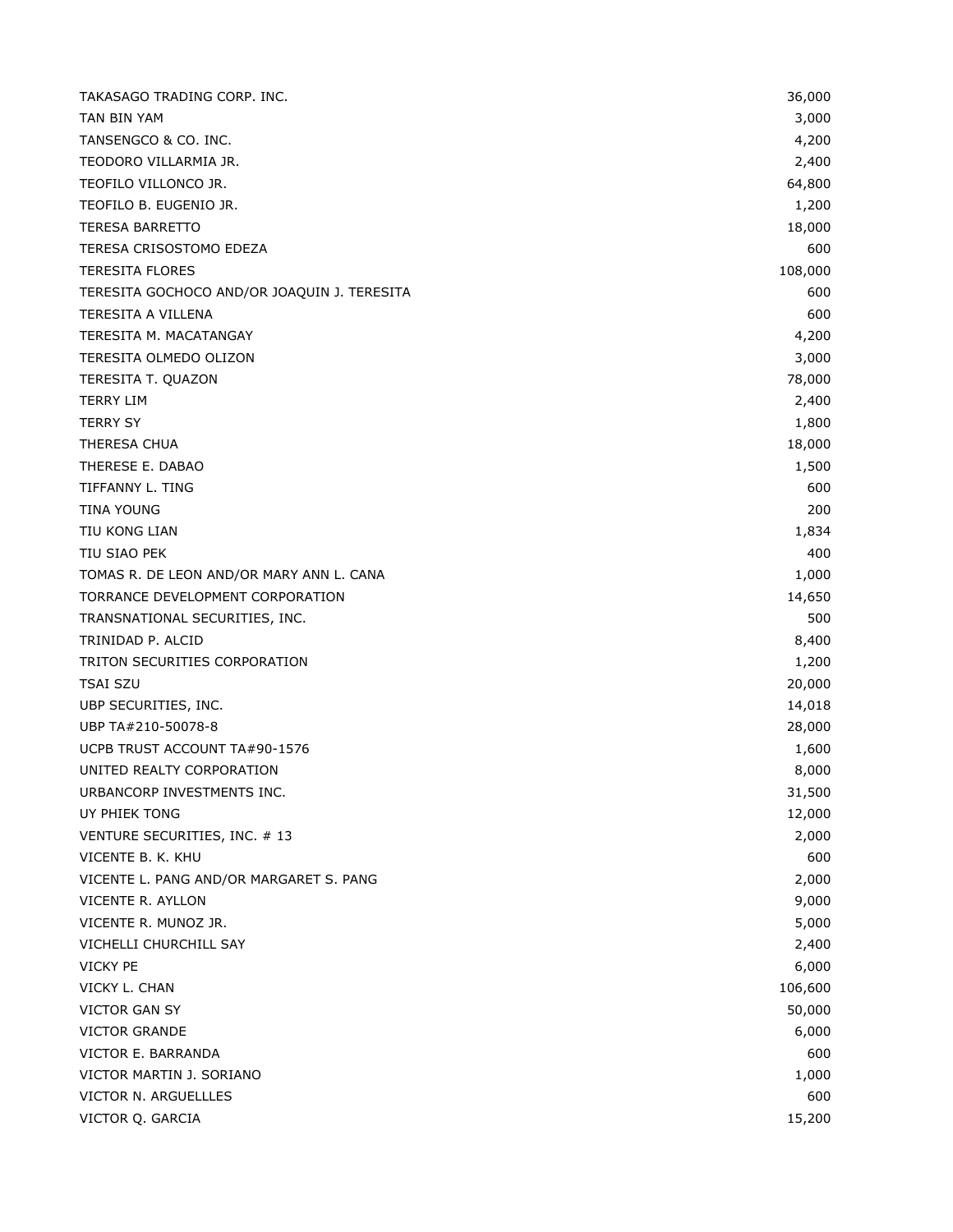| VICTORIA NGO CHUA                                              | 120,000 |
|----------------------------------------------------------------|---------|
| VICTORIA O. REVILLA                                            | 3,000   |
| VICTORIA SINGSON SARMIENTO                                     | 6,000   |
| VICTORIA SOCORRO MANGAYAN                                      | 600     |
| VIDA ELIZA GRACE MABUTAS                                       | 200     |
| VINCENT LEE KAWSEK                                             | 4,400   |
| VIOLA C. MARTIN                                                | 602     |
| <b>VIOLETA MABASA</b>                                          | 400     |
| VIOLETA T. YU                                                  | 2,400   |
| VIRGILIO DEL ROSARIO                                           | 2,000   |
| VIRGILIO GARCIA                                                | 200     |
| VIRGILIO HERNANDEZ                                             | 10,834  |
| VIRGINIA QUINTANA                                              | 200     |
| VIRGINIA T. LAUREL                                             | 2,400   |
| VIRGINIA V. LORENZO                                            | 12,000  |
| VITO B. LEGASPI                                                | 200     |
| VIVENCIO JOSE MA. F. BONIFACIO AND/OR MARIA ADIEL S. BONIFACIO | 38,000  |
| <b>VIVIAN GUIACO CHUA</b>                                      | 3,000   |
| <b>WALTER VILLANUEVA</b>                                       | 1,806   |
| WALTER H. VILLANUEVA                                           | 3,600   |
| WARD MANAGEMENT CORPORATION                                    | 25,000  |
| WEALTH SECURITIES INC                                          | 5,000   |
| <b>WEEDY TAN</b>                                               | 4,800   |
| WESTIN SECURITIES CORPORATION                                  | 23,400  |
| <b>WILBERT MULLER</b>                                          | 8,000   |
| WILFREDO VILLAMIN AND/OR PRISCI VILLAMIN                       | 1,200   |
| WILLIAM COSCOLLUELA AND/OR MARION COSCOLLUELA                  | 400     |
| <b>WILLIAM YU</b>                                              | 2,400   |
| WILLIAM C. ARCENO                                              | 1,800   |
| WILLIE CHUA                                                    | 1,000   |
| <b>WILMA CABINGUE</b>                                          | 800     |
| <b>WILSON TY</b>                                               | 12,000  |
| WILSON YU                                                      | 200     |
| WINFRED Y.I HUANG                                              | 400     |
| <b>WINSTON DUY</b>                                             | 300     |
| WINSTON B. BAGUILAT                                            | 600     |
| WINSTON MATTHEW F. MARBELLA                                    | 1,200   |
| WONG SECURITIES CORP.                                          | 4,800   |
| YAO & ZIALCITA, INC. A/C #308                                  | 100     |
| YAP CHEK                                                       | 400     |
| YOANDA Y. CHUA                                                 | 2,400   |
| YOLANDA MENESES DELA CRUZ OR EMILIO MARIANO DELA CRUZ          | 200     |
| YOLANDA U. CAPIRAL                                             | 2,000   |
| YSMAEL V. BAYSA                                                | 1,200   |
| YU TEN PIAK                                                    | 1,200   |
| ZENAIDA BARREIRO                                               | 2,400   |
| ZENAIDA C. DE GUZMAN                                           | 29      |
| ZENAIDA O. DOMINGO                                             | 600     |